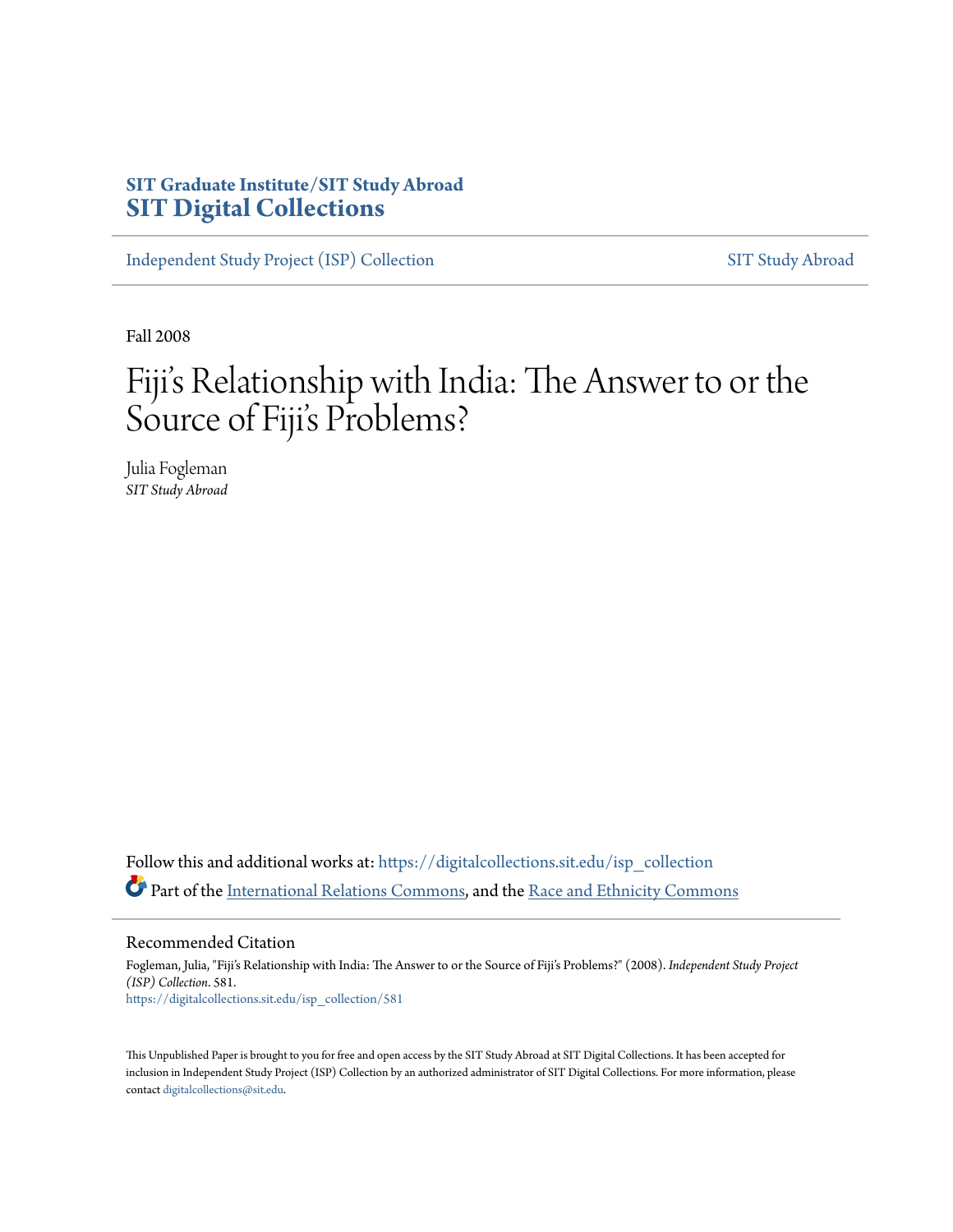# **Fiji's Relationship with India: The Answer to or the Source of Fiji's Problems?**

Julia Fogleman Aisake Casimira, Research Advisor Fetaomi Tapu-Qiliho, Academic Director SIT Fiji, Fall 2008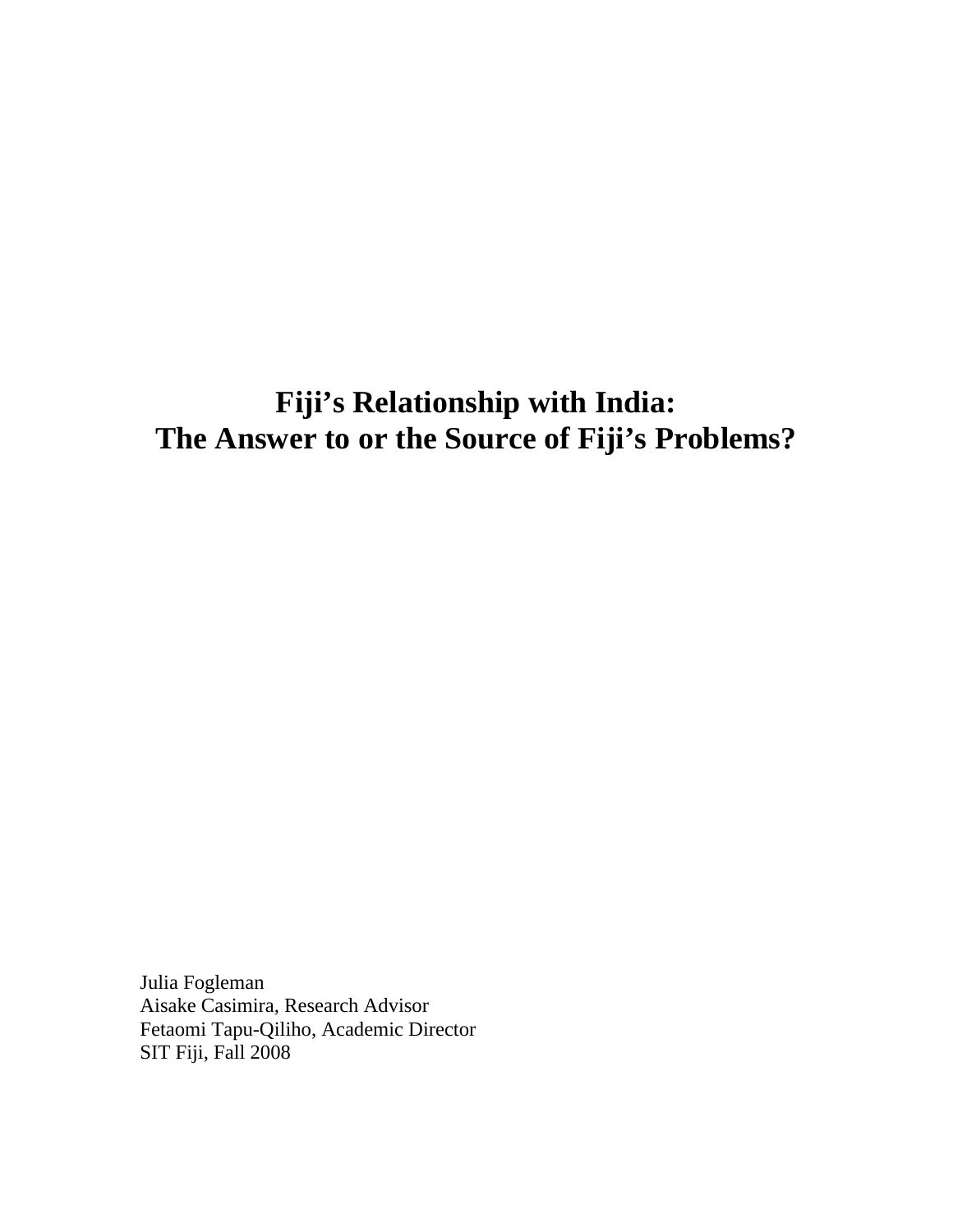## **Abstract**

 Fiji is a nation constantly confronted by the difficult realities of having a multicultural population. One of these delicate situations is its relationship with India, the country of origin of Fiji's largest and most controversial minority group, the Indo-Fijians. India has historically taken a great interest in Fiji because of its large population of overseas Indians, a result of the nations' shared colonial heritage. This paper thoroughly examines the nations' past at times rocky relationship in light of race relations, both Indo-Fijian and ethnic Fijian struggles, and decades of political instability from indigenous Fijian eugenics. India's current global standing and the strong ethnic ties of India with Fiji indicate that there are complex costs and benefits to this relationship. In light of Fiji's current need for new international partners, it is paramount to determine whether relations with India are the source of Fiji's political, economic, and cultural problems or a step in the direction of reconciliation between Fiji's two largest and most distinct ethnic groups.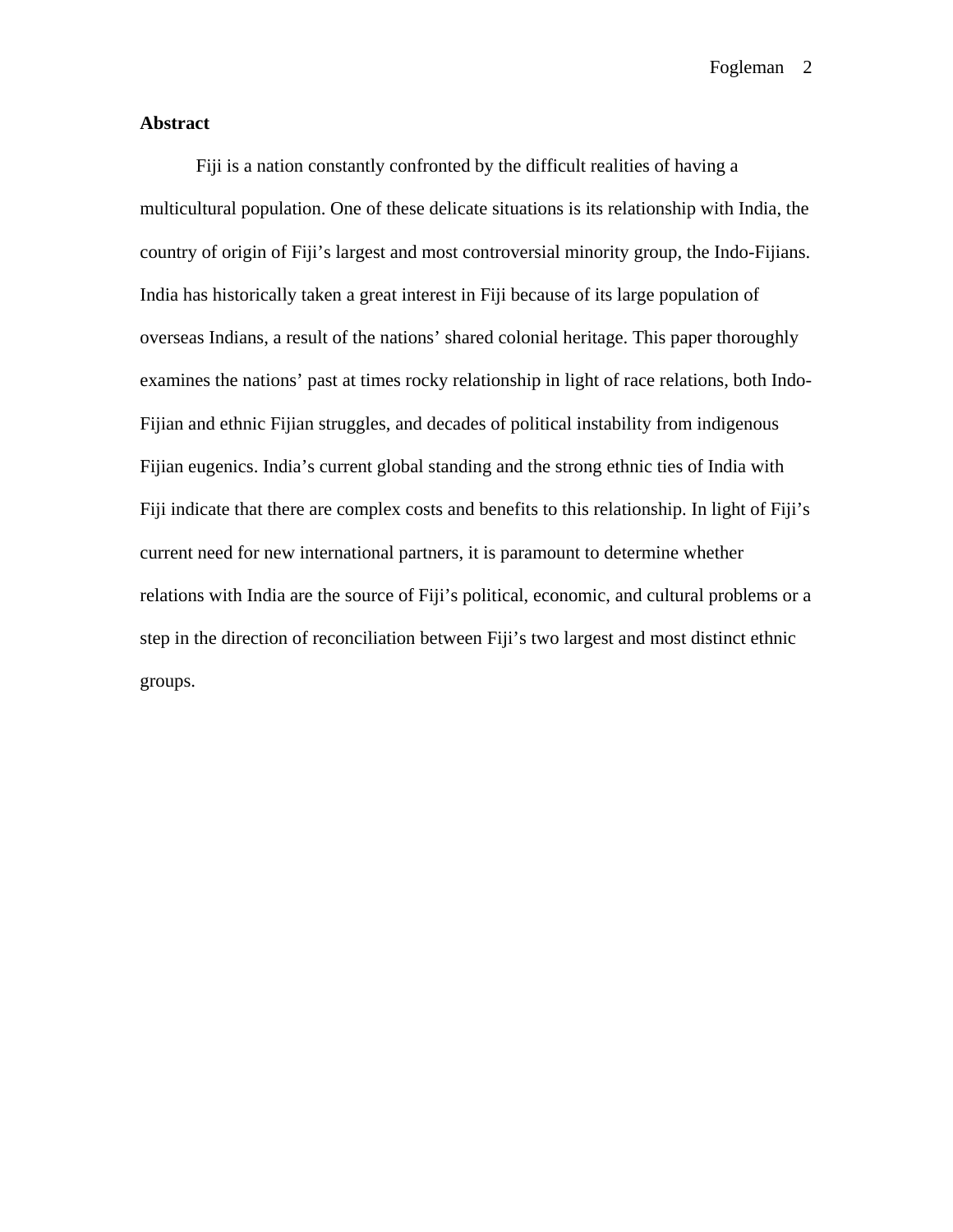# **Relevant Contacts:**

Aisake Casimira +679 331-1277 casimira@pcc.org.fj

Fiji Ministry of Foreign Affairs Jaljeet Kumar Level 9, Suvavou House, Victoria Pde Suva, Fiji

Fiji National Archives Carnavon St. Suva, Fiji

Fiji Ministry of Information

High Commission of India Levels 5, 6, 7 ICLI Building Butt St. Suva, Fiji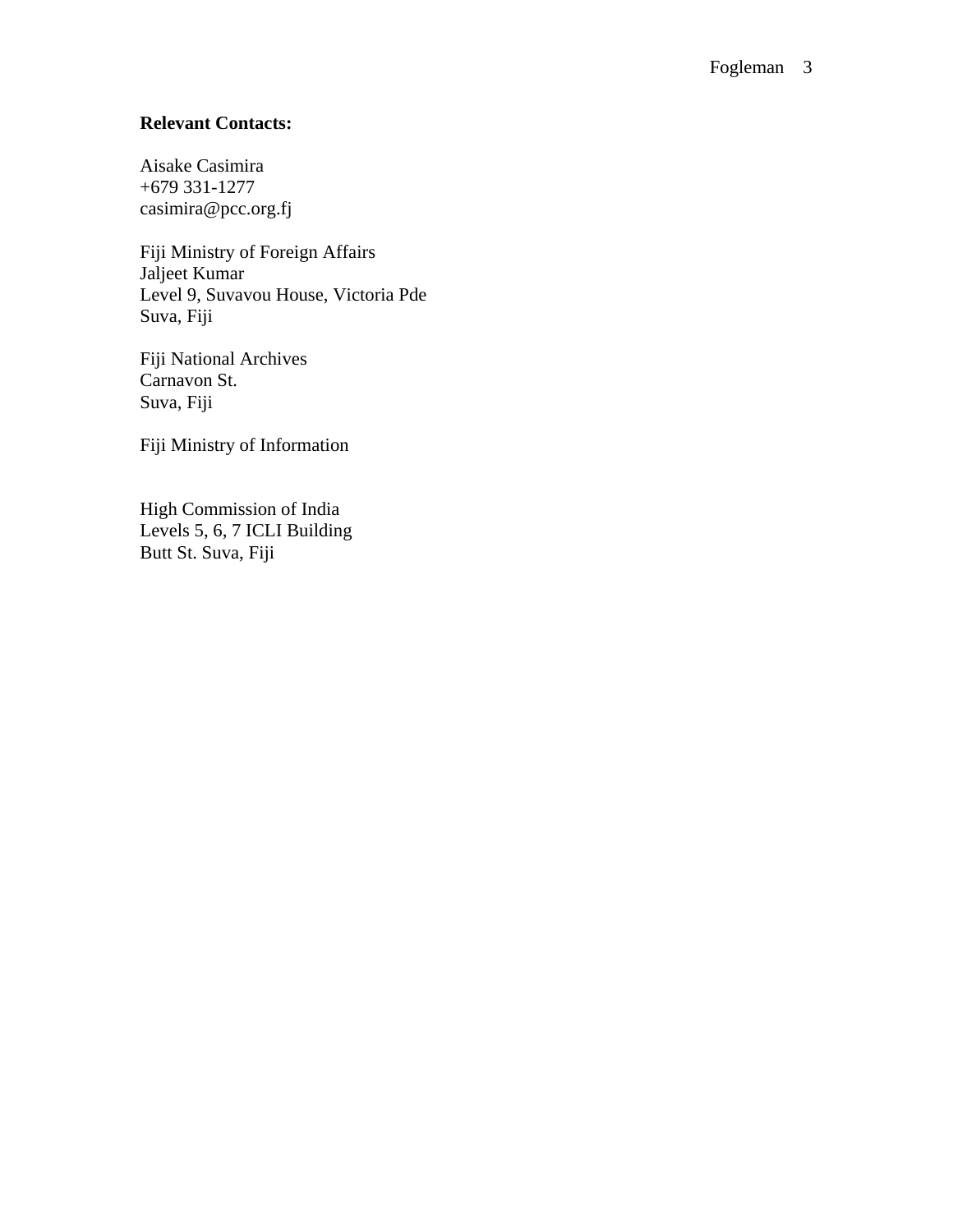### **Acknowledgements**

I would like to thank:

Mrs. Fetaomi Tapu-Qiliho, for her dedication to my well being in Fiji and her constant support of my academic experience here. Mrs. Qiliho has been instrumental in ensuring a successful and meaningful semester abroad. I cannot thank you enough.

Mrs. Savaira Tuberi, for her dedication to teaching me the Fijian language and unbelievable patience on days when I became frustrated with the finer grammatical points of the language. Iko sa dua na qasenivuli vinaka ka au na sega ni guilecava iko. Vinaka vakalevu!

Mr. Aisake Casimira, for his expert guidance on the research and formation of this paper. Casi spent numerous hours discussing the various aspects of Fiji's foreign policy (among other things) and I feel very fortunate to have been mentored by such a capable advisor.

Professor Karin Shapiro of Duke University, for caring and teaching me how to properly conduct academic research during her course, American Immigration: 19<sup>th</sup> Century through the Present.

The Teana Family, for adopting me into the family and loving me as one of their own. The Teanas taught me so much about Fijian culture and constantly encouraged and prayed for me throughout my three months in Fiji. I will always remember their love and kindness.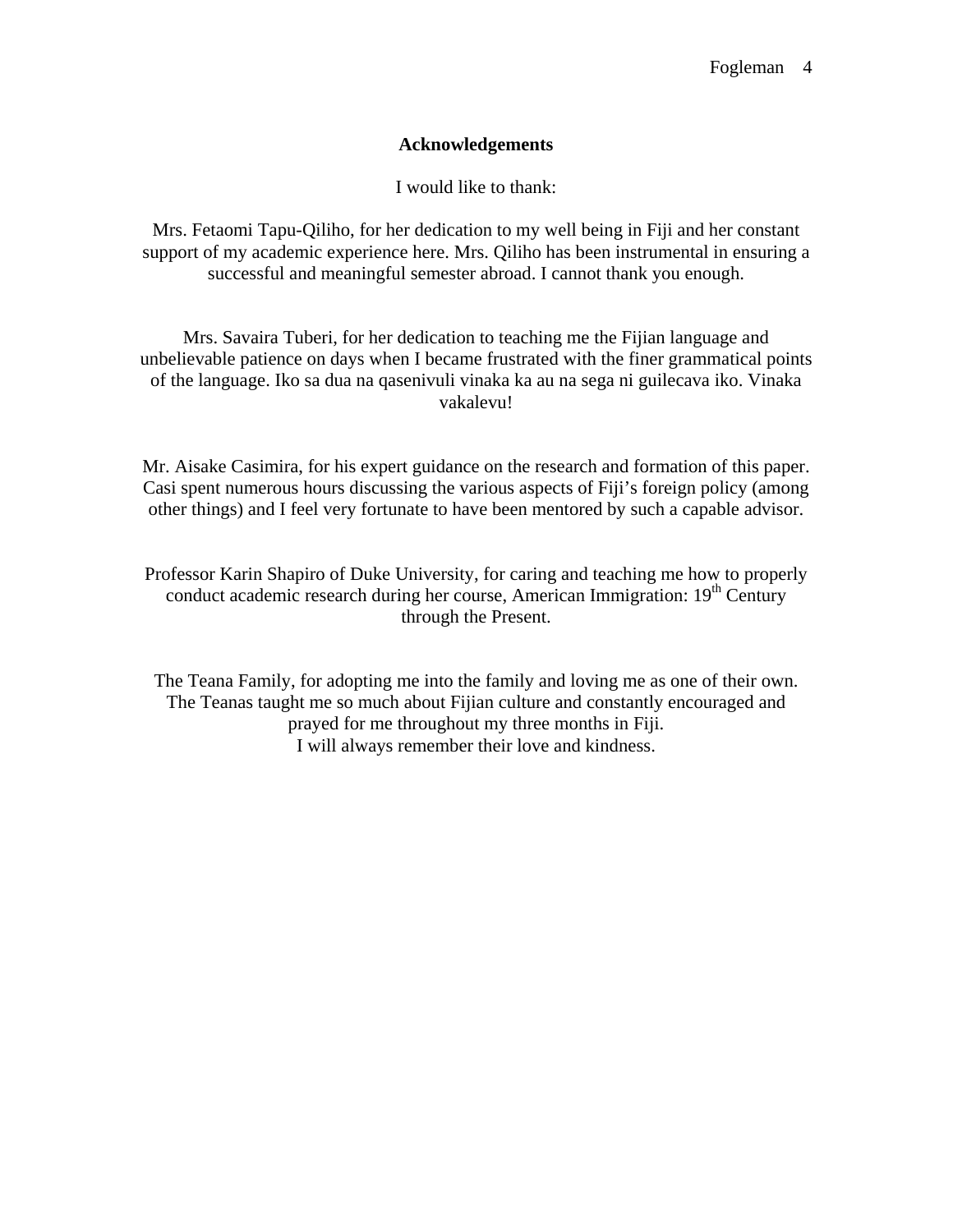# **Table of Contents**

| Introduction                                                  | 6  |
|---------------------------------------------------------------|----|
| <b>Comments on Method</b>                                     | 7  |
| Origins of the Indian Presence in Fiji                        | 10 |
| Modern History of Indo-Fijian Relations                       | 13 |
| The Beginning of Fiji's Racially Charged Coup Culture         | 16 |
| An Indo-Fijian PM and the 2000 Coup                           | 19 |
| The 2006 Coup and Subsequent Stronger Relationship with India | 20 |
| Relations between Fiji and India Today                        | 22 |
| An Indirect Form of Racism                                    | 24 |
| <b>Economic Exchanges</b>                                     | 25 |
| <b>Political Issues</b>                                       | 27 |
| <b>Cultural Dissemination</b>                                 | 30 |
| Should Fiji Augment Relations with India?                     | 33 |
| <b>Conclusion and Policy Implications</b>                     | 34 |
| <b>Works Cited</b>                                            | 36 |
| <b>Glossary of Terms</b>                                      | 39 |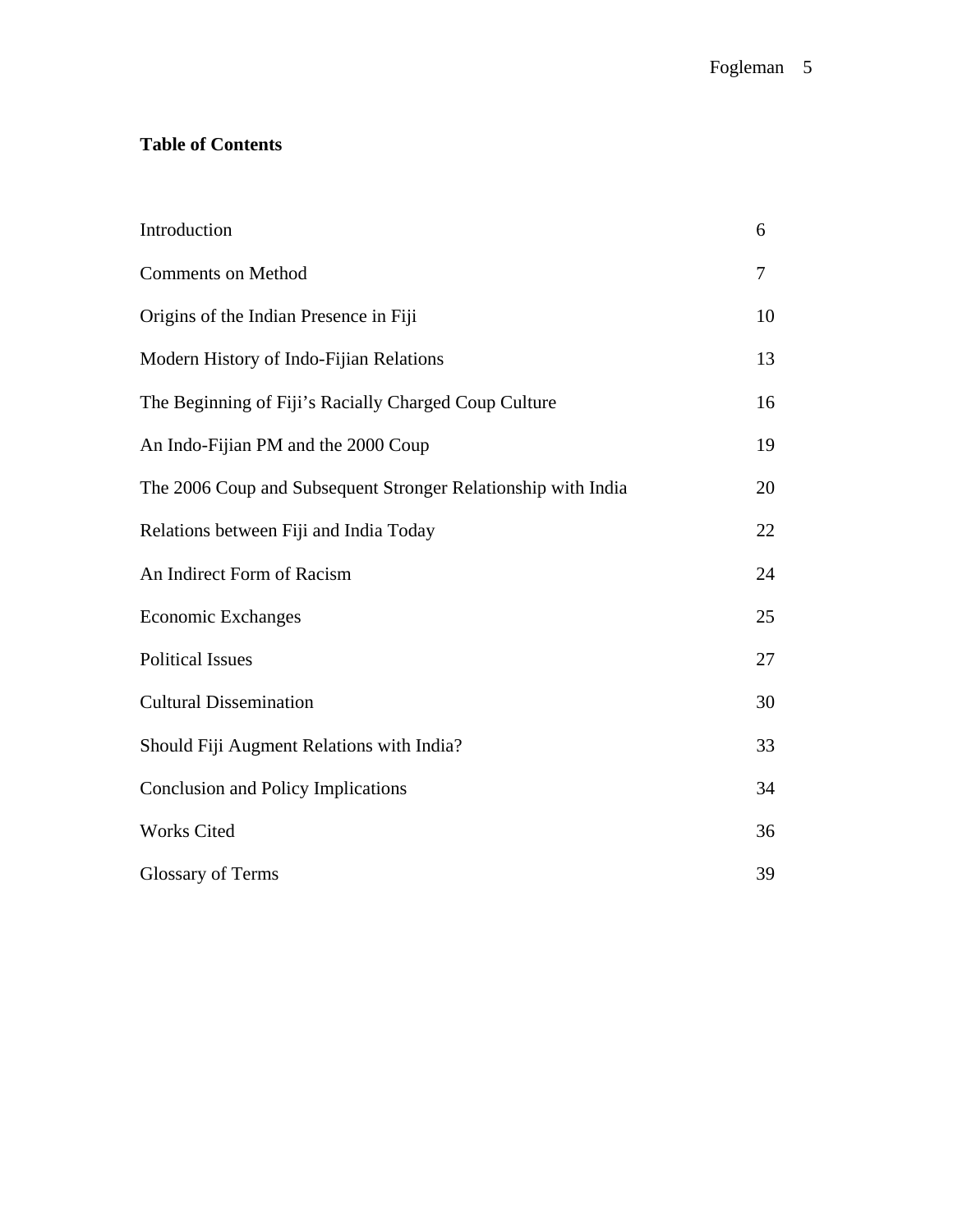#### **Introduction**

 Since the arrival of indentured laborers from India 130 years ago, Fiji has struggled with maintaining harmony among its two largest cultural groups: indigenous Fijians and Fijians of Indian origin, or Indo-Fijians. One of the results of Fiji's considerable overseas Indian population is the ensuing inevitable relationship with India. India has historically taken an interest in Fiji and the ethnic Indians living there, and its concern for the Indo-Fijians was augmented when Fiji gained independence in 1970 and was faced with the task of creating a government that gave fair treatment to citizens of all ethnicities. The two nations have had a strained relationship at times in light of race relations and decades of political instability stemming from indigenous Fijian concerns over their cultural identity. However, today India has emerged as one of Fiji's most critical and controversial international partners.

 Indigenous Fijians and Indo-Fijians both have strong, disparate cultural identities and thus numerous racial prejudices and unmerited stereotypes are prevalent in Fiji and have far reaching effects on relations between India and Fiji. India's contemporary rise to worldwide prominence and its strong ethnic ties with Fiji indicate that their relationship could be incredibly beneficial to the uncertain Fijian economy and government of today, a result of four coups occurring within two decades in the island nation. In light of Fiji's need for a change in international supporters, the country must now determine whether past and present relations with India are the ultimate (and original) cause of Fiji's political, economic, and multicultural tribulations or a step in the direction of reconciliation between Fiji's two largest and most distinct ethnic groups.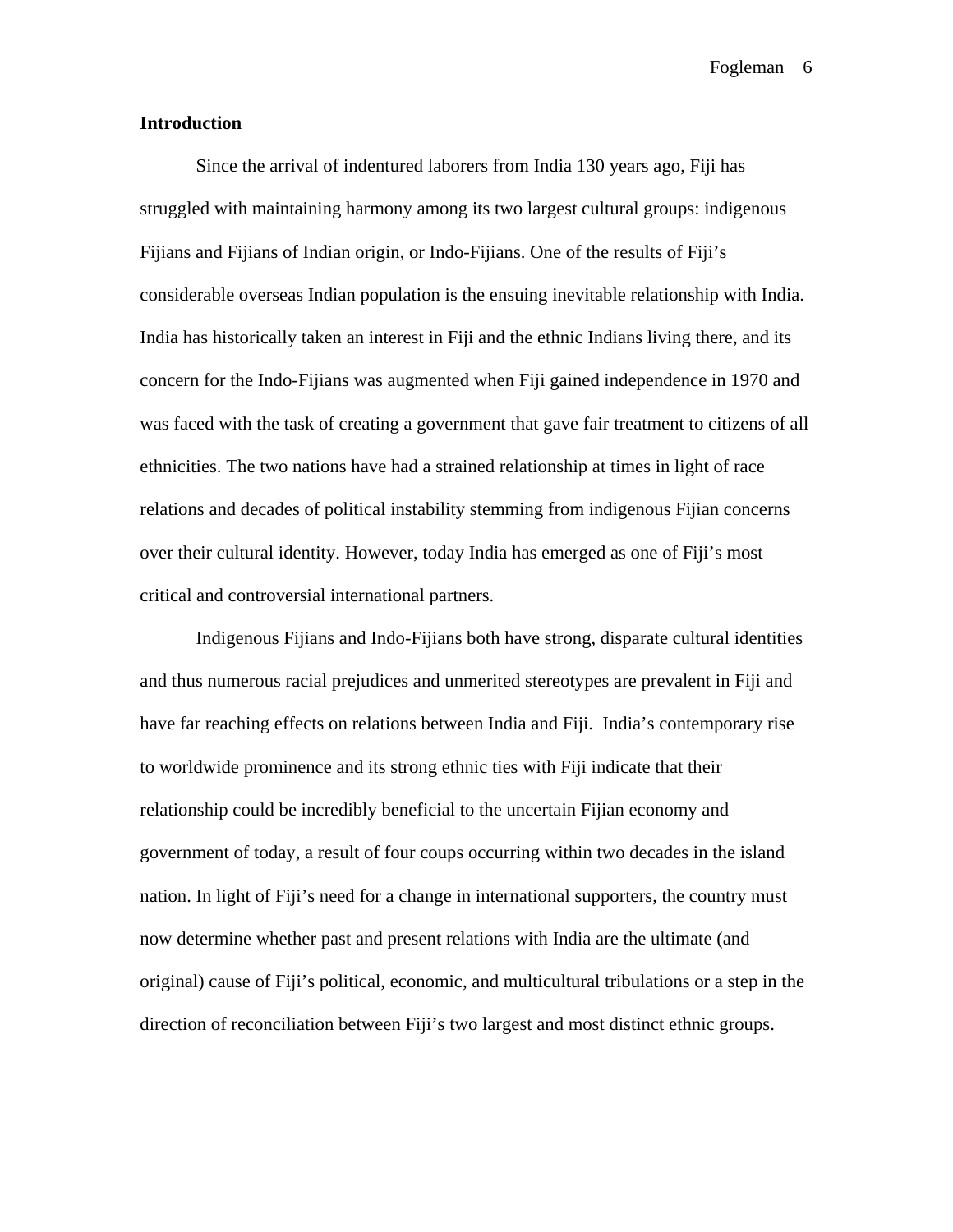I will examine the nations' foreign policy history, current day relations, and analyze the future of Fiji and India's relationship in respect to what is best for the Fiji of today.

#### **Comments on Method**

 My original research objective was to examine the development aid relationship between Fiji and India. However, my initial research led me to alter my investigation to instead examine how the mindset of the racially divided population of Fiji affects economic, political, and cultural relations between India and Fiji. Furthermore, I found that understanding the interactions between the two countries over the past four decades is paramount if one is to recommend the type and degree of relations that Fiji should have with India in the future. There are, of course, other areas that effect the extent and manner in which the two nations are tied together – religion, popular culture, and culinary pursuits being the most influential – but this paper will not focus on the social or religious aspects of the relationship.

 The topic of Fiji and India is especially relevant today in Fiji because the nation's traditional ties with Australia and New Zealand are on ice as a result of the unstable political atmosphere plaguing Fiji for the past two decades. Now Fiji is looking to Southeast Asia to replace its' two large Pacific neighbors as its chief economic and political allies. Ethnic conflict within Fiji has without doubt taken a toll on the relationship between Fiji and India, yet they are inescapably bound together by virtue of the large Indian population in Fiji. My status as a *kaivalagi*, or a person from far away, I was able to approach this project unbiased and determine my policy recommendations based solely upon the findings of my research.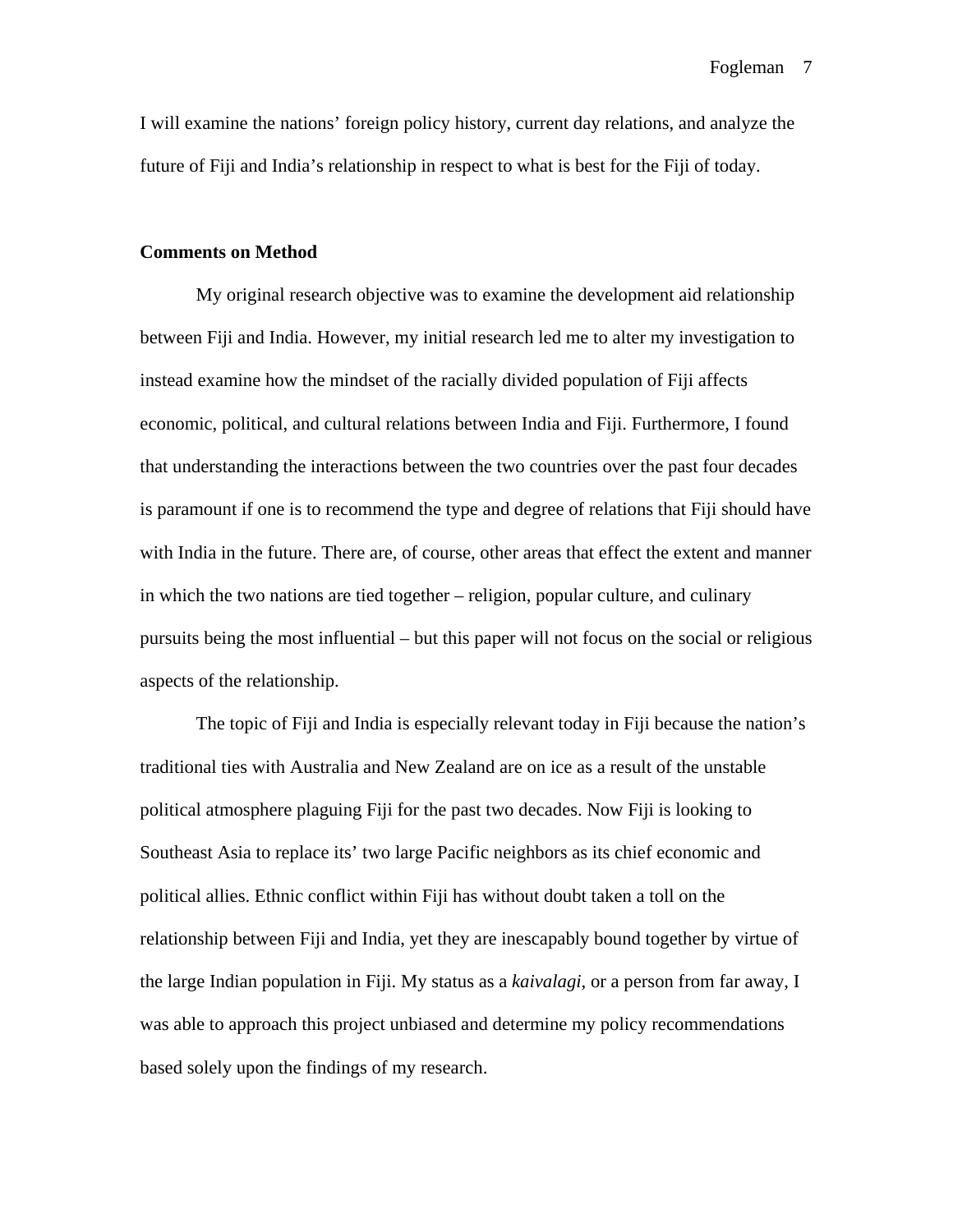While I have collected data in the forms of casual conversations and observations while living and traveling in Fiji from August through December 2008, the crux of my research was primarily conducted throughout the month of November in the said time period. My research was conducted in Suva, the capital city of Fiji, which in addition to housing all government ministries and the largest university in the South Pacific also has the greatest availability of academics and experts pertaining to the subject of my research. I have employed both primary and secondary sources. The historical investigation element of this project utilized brochures, novels, and photographs from the National Archives of Fiji, articles from online databases courtesy of Duke University of Durham, North Carolina, and various articles and novels from the library of the University of the South Pacific, Laucala Bay Campus. Primary sources include speech transcriptions, articles from the Fiji Times, and various interviews.

 I chose to interview individuals based on the recommendations of my project advisor, Mr. Aisake Casimira of the Pacific Conference of Churches, and based on their accessibility given my status as a student at the University of the South Pacific (USP). Apart from professors at the University, I interviewed Mr. Kinivuwai, the chairman of the Soqosoqo Duavata ni Lewenivanua (SDL) Party, Mr. Jaljeet Kumar of the Fijian Ministry of Foreign Affairs, and Professor Singh of the High Consulate of India. The professors at the University of the South Pacific I interviewed are Dr. Steven Ratuva and Dr. Vijay Naidu. These distinguished academics primarily represent the Faculty of Business and Economics at USP. In choosing interviews, I tried to get an even sampling of qualified people who would are for, against, and neutral on the subject of increased Fijian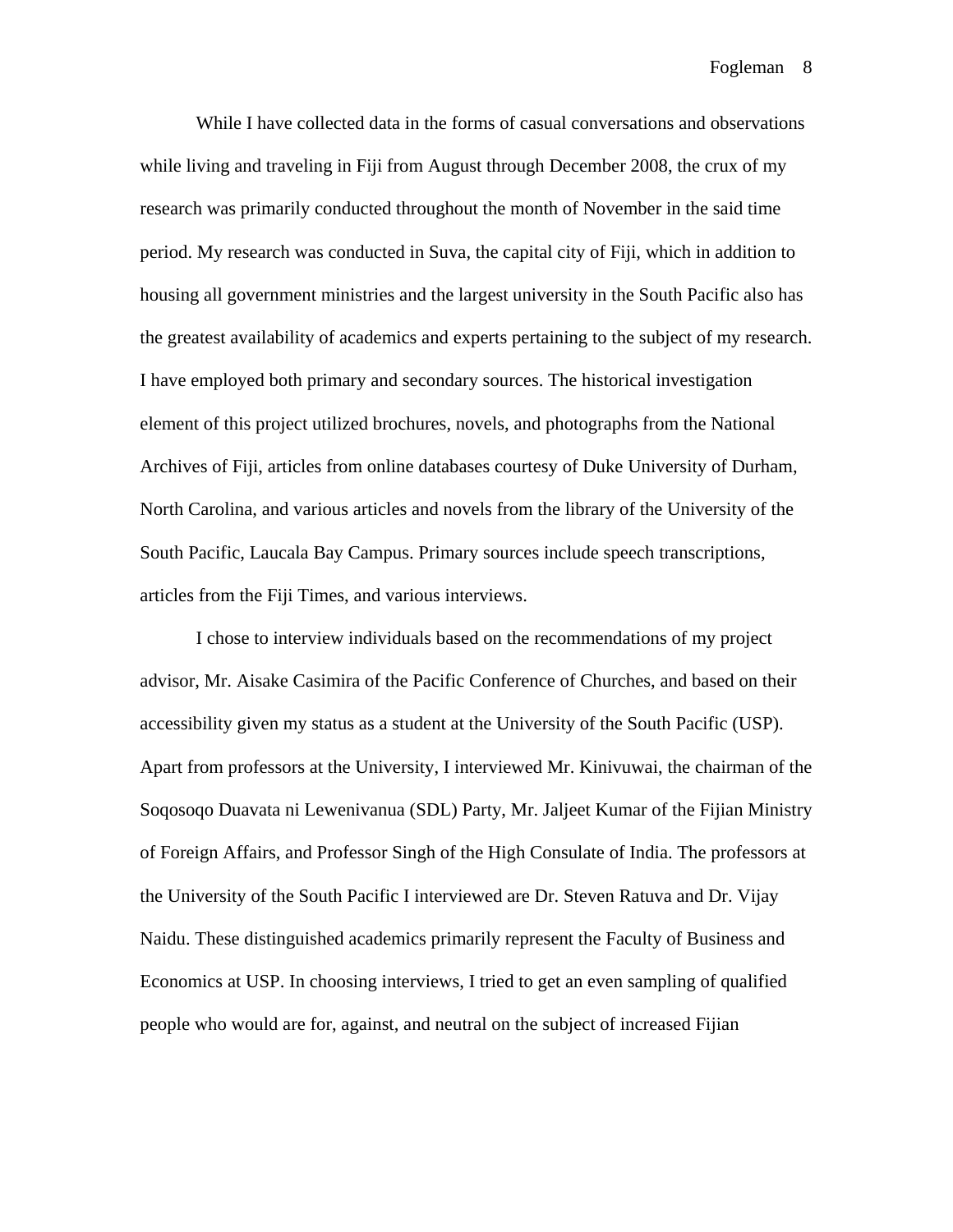governmental relations with India. The interviews were primarily unscripted conversations based around three main points:

 1) Descriptions of current policies, programs, and other relations with India 2) The interviewee's opinion on the future and costs and benefits of Fiji and India's relationship

 3) Discussion of how ties with India affect the general national psyche and the somewhat unstable political arena in Fiji

 The biggest breakthrough in my research came as a result of my second meeting at the Ministry of Foreign Affairs, at which time I was granted access to their private files on relations with India in four sections – diplomatic relations & defense, trade and commerce with India, services and other personnel agreements, and development assistance given to Fiji. On the other hand, I did meet several limitations throughout the course of my research. I discovered that in Fiji, personal contacts are crucial in getting audiences with people. Having only lived in Fiji for a few months, I do not personally have any contacts in the government or at the university. Almost all of the interviews I conducted were results of phone calls made by my academic advisor, Mrs. Taomi Tapu-Qiliho, or by friends of people I met by chance when wandering around the government buildings in Suva. In addition, being a foreigner, or *kaivalagi*, also made it more difficult to obtain interviews.

 One of the biggest setbacks of my research is the lack of public information on Fiji's current and very recent dealings with India. The only resource available for this is the Fiji Times, which while helpful in learning what is released to the public, does not outline any government policies or programs. A direct result of the multiple regimes in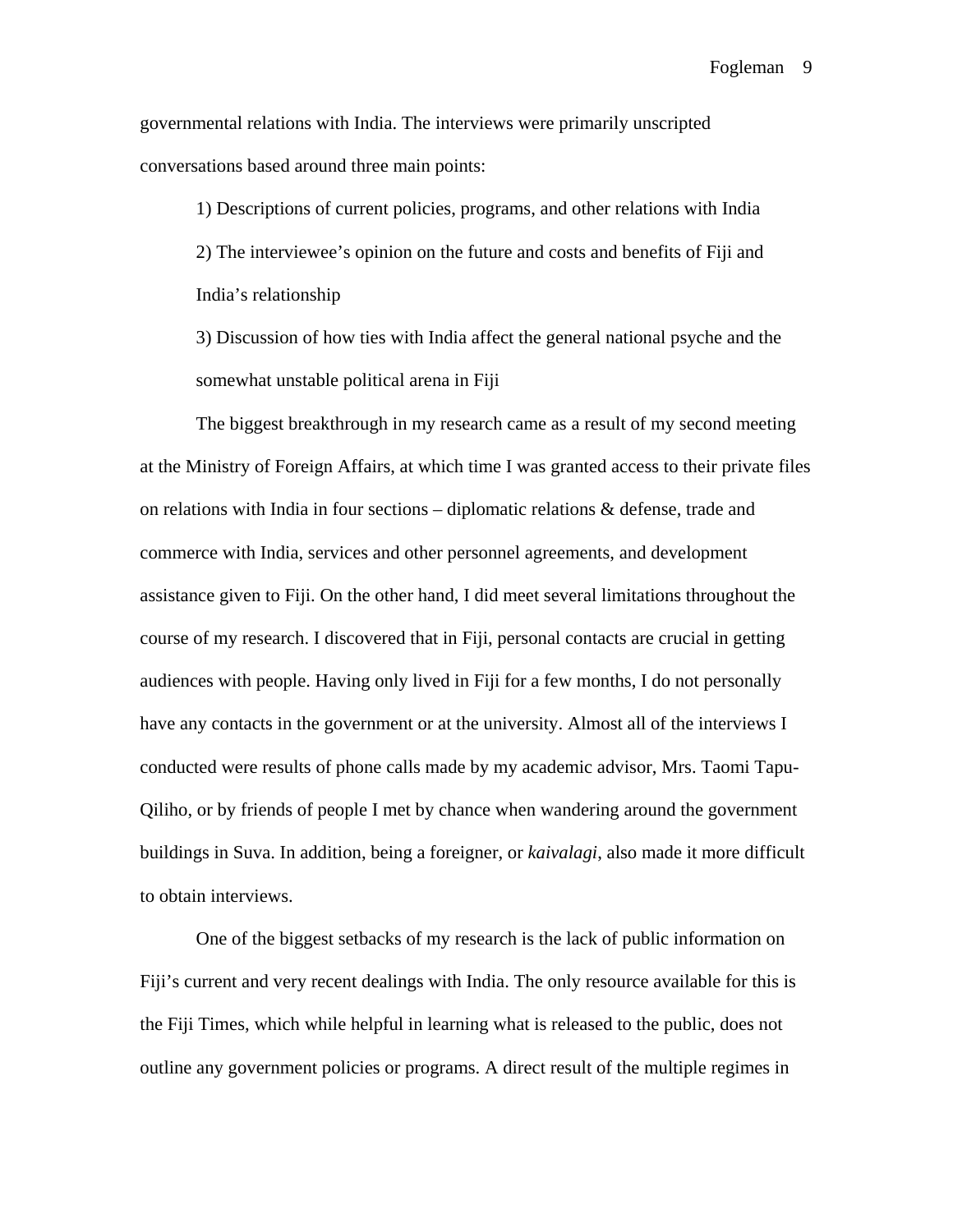the past two decades, secrecy of government information in Fiji precluded me from reaching the depths of policy research I desired. Fiji's coup culture made research of government foreign policy very difficult because policies are often changing or taken out of practice. Additionally, the current military government is only an interim government, and therefore there is little attention being made to policymaking. I will discuss Fiji's coup-de-etats in relation to foreign policy with India in further detail later in the paper.

#### **Origins of the Indian presence in Fiji**

 The British were determined to preserve the indigenous Fijian culture and way of life when they reluctantly took charge of Fiji in 1874, at the request of the High Chiefs of Fiji<sup>[1](#page-10-0)</sup>. The country was experiencing a period of economic and political hardship, and the Chiefs looked to Great Britain, at the time the largest colonial presence in the world, for guidance. The new rulers recognized the need for economic stability and to that end decided to increase Fiji's agricultural sector in the sugar cane and copra industries. Therefore one of the main problems the first British governor of Fiji, Sir Arthur Gordon, faced upon entering Fiji was a significant dearth of an inexpensive and reliable labor force to work in the plantations of the newly created cash economy<sup>[2](#page-10-1)</sup>.

 The culture of indigenous Fijians, having been formed over thousands of years in an isolated, self-sufficient, island nation, made them ill-equipped for the rigors and poor conditions involved with plantation labor<sup>[3](#page-10-2)</sup>. Moreover, the British certainly did not want to disrupt the lives of their new Fijian subjects, instead desiring to preserve their native

<span id="page-10-0"></span><sup>1</sup> Greico 715

<span id="page-10-1"></span> $2$  Lal, Brij. V. Background to Banishment12

<span id="page-10-2"></span> $3$  Ibid.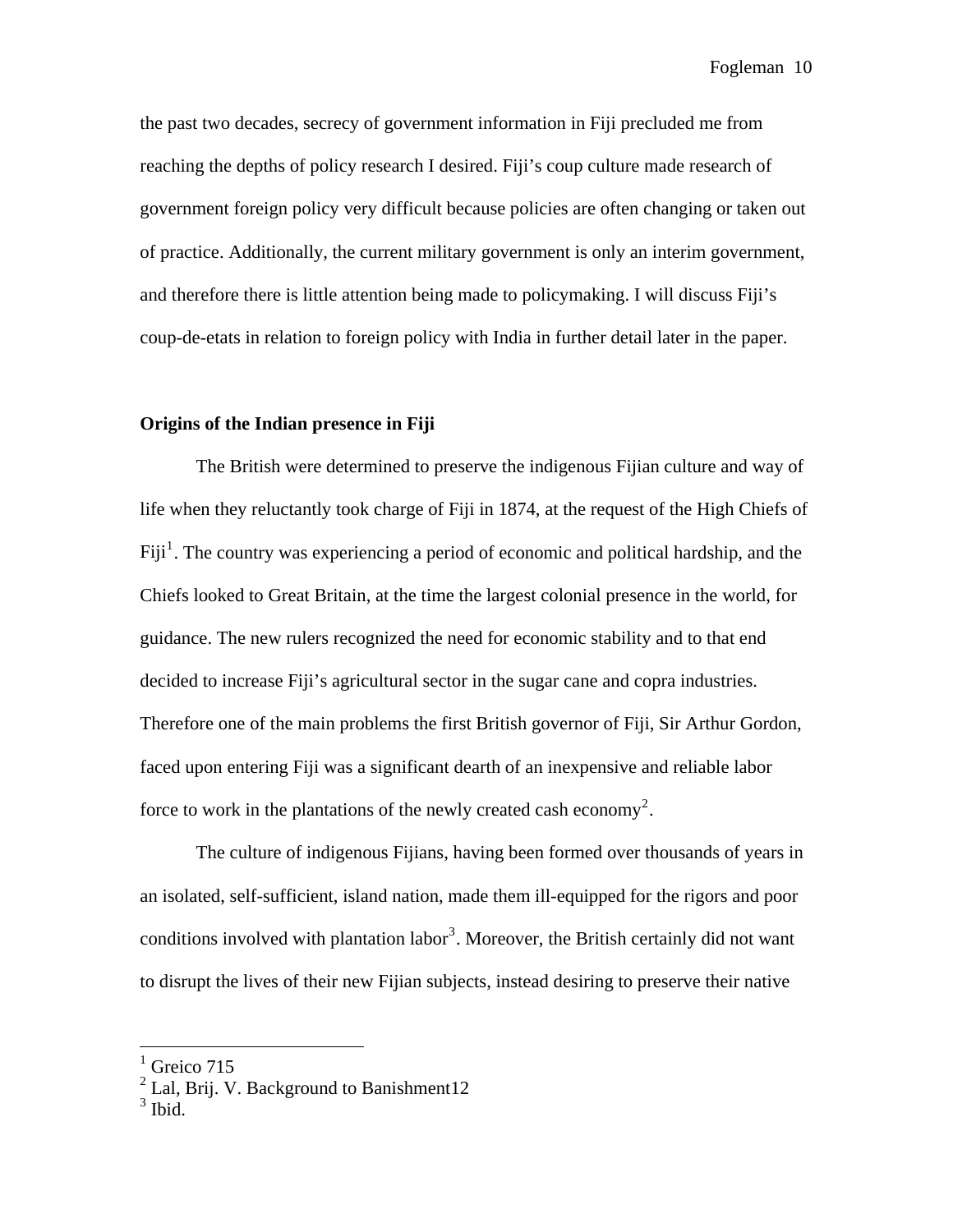culture. One of Air Arthur Gordon's first moves as governor was to enact legislation promoting and protecting the Fijian culture and way of life. To safeguard the Fijian *vanua*, he prohibited further land alienation by Europeans and other foreign settlers<sup>[4](#page-11-0)</sup>, and he put an end to future Fijian labor in various foreign industries. The latter was accomplished by Gordon's native policy, which prohibited Fijian migration from villages to work on plantations and instead mandated them remain to in their local surroundings under the traditional authority of their chiefs.

 Governor Gordon decided the best course of action would be to form a system of indentured labor using people from their largest colony at the time, India. He reasoned that this had been a successful system in a few other British colonies, such as Trinidad and Mauritius, and there was definitely a large amount of Indians who would be willing to work in Fiji for a few years<sup>[5](#page-11-1)</sup>. Gordon also believed that Indians were very well suited for manual labor, especially in the recently expanded sugar cane industry that was projected to give Fiji an economically viable economy via export revenue.

 In 1879, after only five years of British rule, the first boat of Indian *girmitiyas* arrived on Viti Levu marking the origin of the Indian presence in  $\text{Fiji}^6$  $\text{Fiji}^6$ . These migrants were contracted to work in the farming or manufacturing business and either were after an adventure and change of life as a lower caste Hindu, or, as was the case for the majority of the *girmitiyas*, hoped to find new opportunities, a steady job, and a better life. The first group of *girmitiyas* numbered 479, and was comprised of members of all castes.

<span id="page-11-0"></span><sup>&</sup>lt;sup>4</sup> At this time, foreigners living in Fiji included: a small population of Chinese residing in Fiji, as a result of the trade in beche-de-mer, Part-Europeans, migrants from other Pacific islands (namely Tonga and the Solomon Islands), and European settlers.

<span id="page-11-1"></span><sup>5</sup> Lal, Brij. V. Girmit, *History, Memory* 5

<span id="page-11-2"></span><sup>6</sup> Thakur 358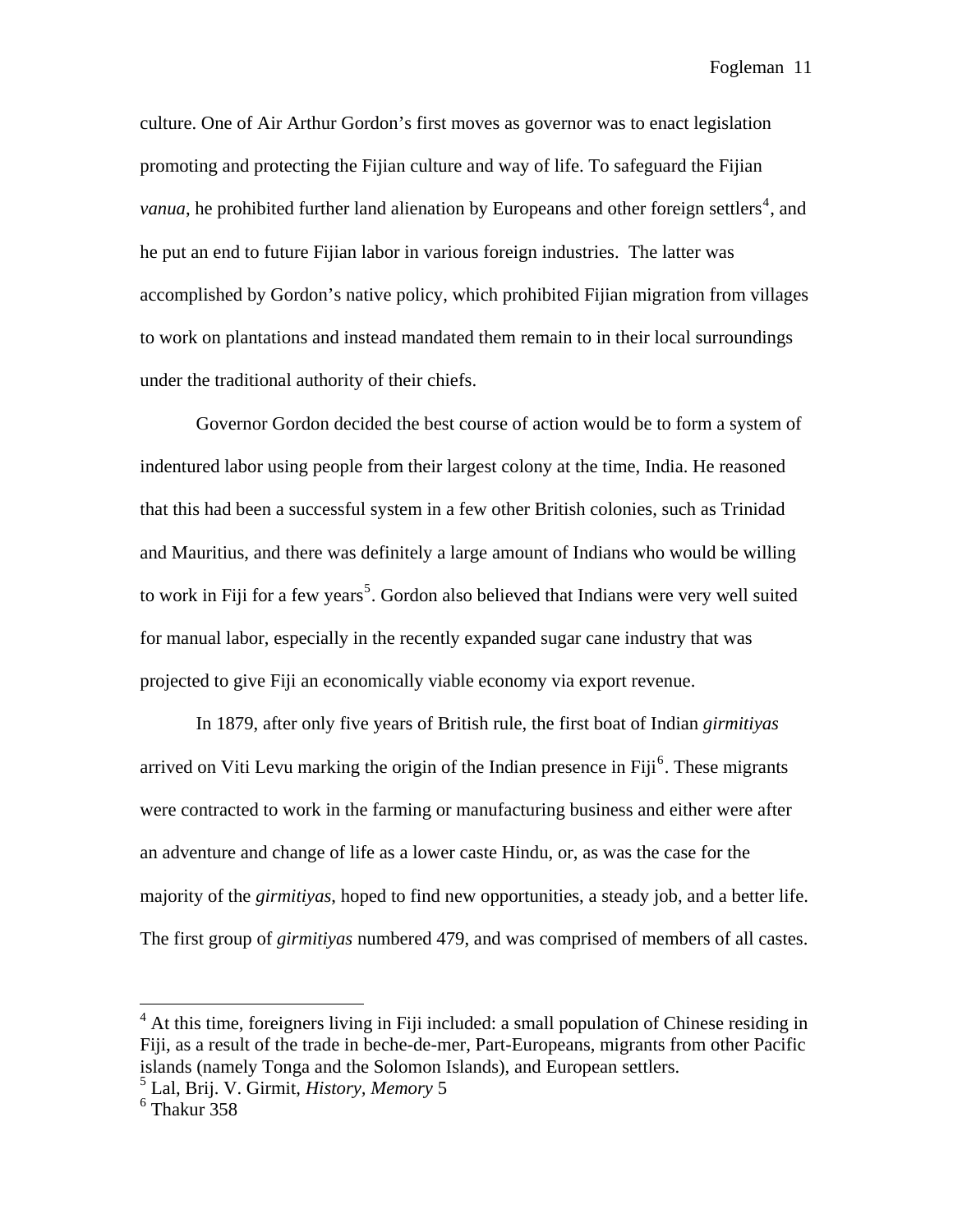Each Indian came to Fiji for a minimum of five years of contracted work on a plantation, after which he was permitted to pay his passage back to India if he so desired; alternately, he could work another five years and receive a return passage along with repatriation into his homeland<sup>[7](#page-12-0)</sup>. The agreement, or *girmit*, was voluntary and involved a written contract that contained four main constituents: first, the nature of the work to be done, second, the salary and number of hours of work each day, third, the availability of housing and other relevant facilities, and fourth, a stipulation for a free, non-compulsory return passage to India, as described above $8$ . The laborers were largely recruited from northern India through Calcutta until 1903, at which time the recruitment was expanded to include southern India as well, with the migrants departing from Madras<sup>[9](#page-12-2)</sup>.

 A small number of Indians came to Fiji freely, as fare-paying adventurers. These individuals were comprised mostly of clerks, entrepreneurs, interpreters, traders, *pundits* and *mullahs*, artisans, and past laborers, having served their time in the indenture system, returning to Fiji with their families<sup>[10](#page-12-3)</sup>. The arrival of these free Indians increased with the onset of the  $20<sup>th</sup>$  century. In 1916, when the Fijian indenture system was discontinued only four years before the system was abolished worldwide, 60,639 *girmitiyas* – men, women, and children – had been imported into the Fiji islands<sup>[11](#page-12-4)</sup>. Only 40% of the laborers chose to take the return passage back to their homeland; the remaining 60% opted to start a new life in Fiji<sup>[12](#page-12-5)</sup>. They could not have known the political, economic, and

<span id="page-12-0"></span> $7$  Grieco 716

<span id="page-12-1"></span><sup>&</sup>lt;sup>8</sup> Lal, Brij. V. Background to Banishment 13

<span id="page-12-2"></span><sup>&</sup>lt;sup>9</sup> These cities are currently known as Kolkata and Chennai, respectively, as a result of a 2005 governmental campaign to eradicate moniker vestiges of British colonization.

<span id="page-12-3"></span><sup>&</sup>lt;sup>10</sup> Lal, Brij V. Background to Banishment 14

<span id="page-12-4"></span> $11$  Greico 716

<span id="page-12-5"></span> $12$  Ibid.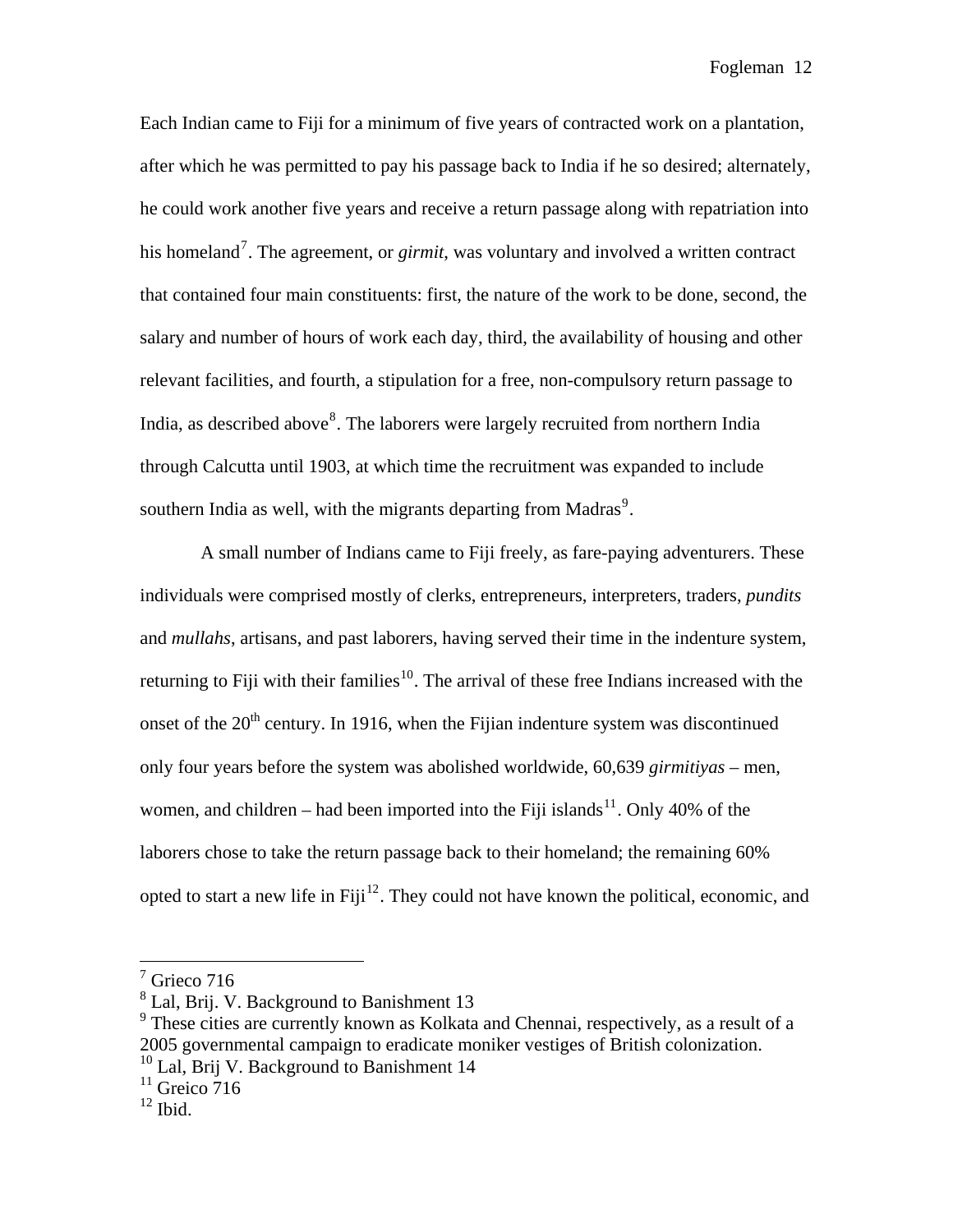cultural complexities they would face as outsiders making their home in the land of an autochthonous people.

#### **Modern History of Indo-Fijian Relations**

 Fiji and India are permanently tied together, regardless of the preferences of either country. Both nations share a common British colonial background – a direct consequence of which now binds them together, the *girmit* era. India achieved independence from Great Britain on August 15, 1947. Jawaharlal Nehru, the first Prime Minister of the independent India, inherited a responsibility to overseas Indians spread out all over the world, however I am only concentrating on the subsequent relations between Fiji and India in this paper. India has historically taken a more residual interest in Fiji-Indians. However, as a direct result of the large Indian population living Fiji, an Indian diplomatic presence was established in Suva in 1948, shortly after India's independence<sup>[13](#page-13-0)</sup>. Because the former *girmitiyas* and other Indian migrants were, and continue to be, Fijian citizens subject to Fijian law, India's original policy was to attempt to ensure that their right and opportunities were equal to those of other citizens<sup>[14](#page-13-1)</sup>. Nehru continually emphasized that India's policy toward non-citizen overseas Indians was strictly sentimental and in no way political. This is important when examining the implications of current day relations between Fiji and India.

 Fiji was released from its colonial rule on the tenth of October 1970, and the inexperienced indigenous Fijian government was quickly forced to reconcile native political power and land ownership with an economy, and most importantly a population,

<span id="page-13-1"></span><span id="page-13-0"></span> $13$  Tinker, Hugh. The Banyan Tree, Oxford: Oxford University Press, 1977, p. 51, 60  $14$  Thakur 358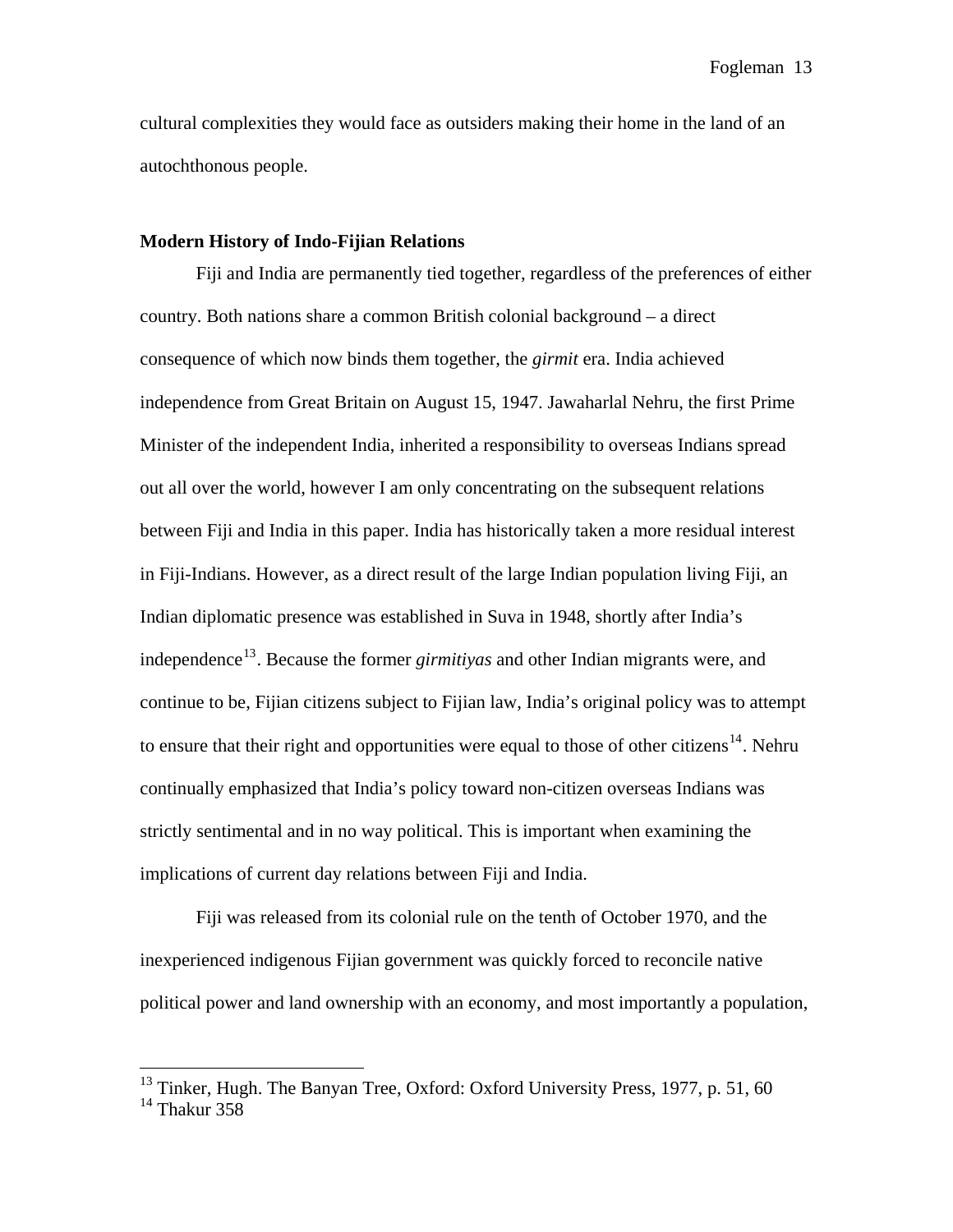dominated by Indo-Fijians. The Prime Minister of Fiji at the time, Ratu Sir Kamisese Mara, recognized the dangers of the racially divided inhabitants in Fiji and in order to reconcile his country of disparate communities he promoted *The Pacific Way*: peace and acceptance of others<sup>15</sup>. Prime Minister Mara even visited India several times while in office, thus demonstrating his dedication to maintain a civil relationship with India and reaffirming the Fijian government's commitment to all its' citizens, regardless of their race. His government did, however take action to encourage indigenous Fijian involvement in the nation's economic activities.

 Indian participation in the labor in the agricultural sector, education, professional employment, and entrepreneurial pursuits was far greater than that of ethnic Fijians<sup>[16](#page-14-1)</sup>. The Fijian government has continually created affirmative action programs – mostly in the form of petty loans, grants, and scholarships - in order to stimulate indigenous involvement in the economy and education<sup>[17](#page-14-2)</sup>. Surprisingly, Indian diplomats embraced these policies rather than take offense at the racial implications. They have compared these strategies to ones undertaken by their own Congress Party to help the disadvantaged in their own country. Whether indigenous Fijians should be considered a "disadvantaged" group in their homeland, however, is debatable. In 1975, a member of Parliament by the name of Sakeasi Butadroka placed before parliament a motion calling for all Fijians of Indian ethnicity to be sent back to India<sup>[18](#page-14-3)</sup>. The motion was rejected. However, This policy formed the foundation for a new, prominent political party: the Fijian Nationalist

<span id="page-14-0"></span><sup>&</sup>lt;sup>15</sup> Ibid. 359

<span id="page-14-1"></span> $^{16}$  Thakur 359  $\,$ 

<span id="page-14-2"></span><sup>&</sup>lt;sup>17</sup> Aisake Casimara, interview

<span id="page-14-3"></span><sup>&</sup>lt;sup>18</sup> Brown, Ganguly 468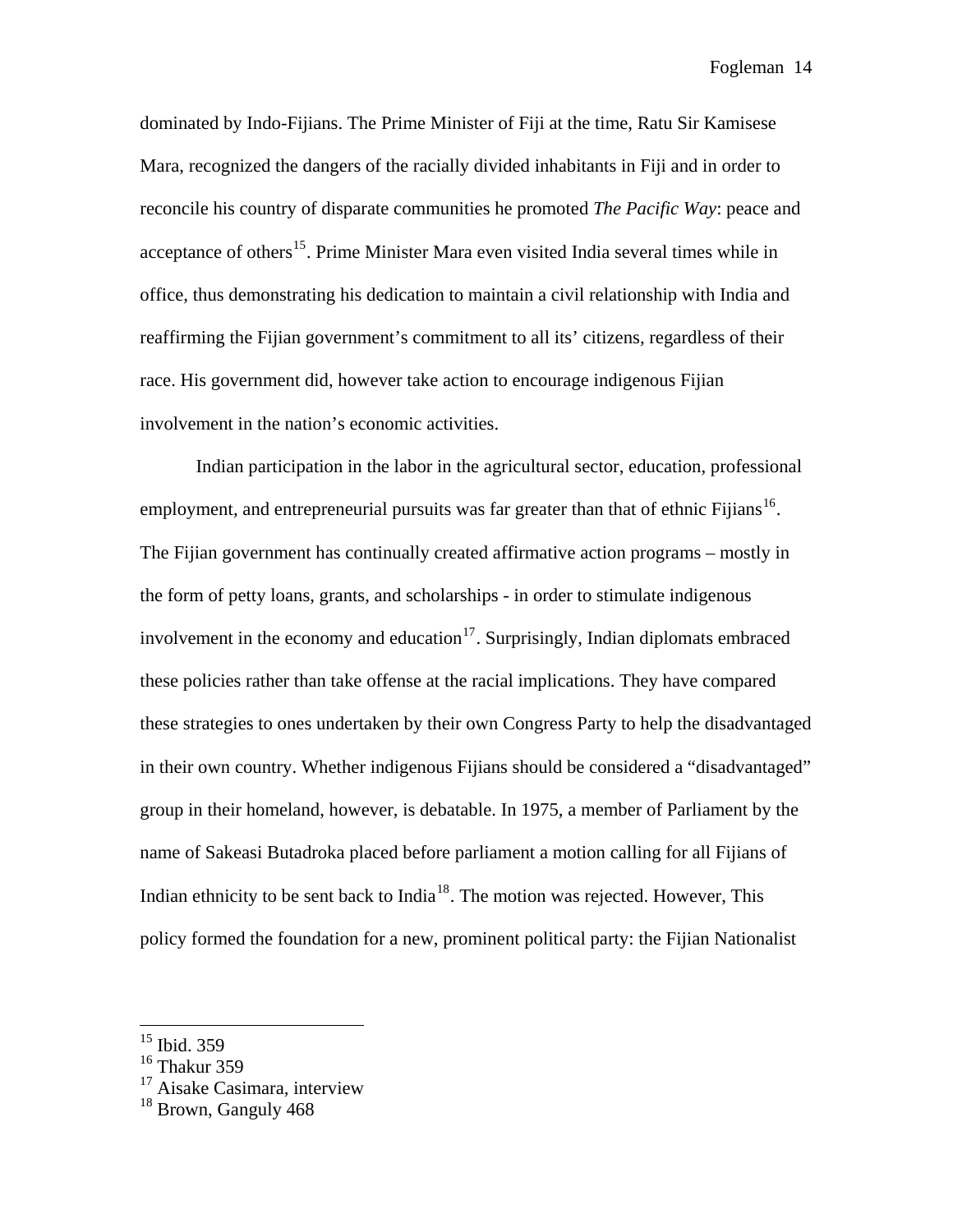Party (FNP). These strong anti-Indian sentiments are still very evident among Fijian nationalists today.

 One of the most significant events in modern Indo-Fijian relations was Prime Minister Indira Gandhi's four-day visit to Fiji in  $1981<sup>19</sup>$  $1981<sup>19</sup>$ . She remains the only India Prime Minister to ever make a diplomatic visit to the Pacific nation, although Fijian Prime Ministers have traveled to India on multiple occasions. During her visit, Prime Minister Gandhi noted that the Indian community in Fiji had not received a proportional share in the government, and that Fiji certainly had challenges ahead of it in order to treat is multicultural population as equals<sup>[20](#page-15-1)</sup>. In addition, she made it clear that there can be policies enacted that allow Indo-Fijians to maintain their cultural heritage and sense of pride in their identity, "only if they do not impinge on the national interest<sup>[21](#page-15-2)</sup>." The visit from such a respected and well-known world leader caused much excitement in Fiji, received a positive response from Fijians of all ethnicities, and made Fijians want to increase their country's political, economic, and cultural engagement with India.

The year 1979 marked the  $100<sup>th</sup>$  anniversary of the Indian presence in Fiji and the occasion was widely celebrated throughout the country. This is also representative of how Fijians saw India as an international ally, a country with which they were excited to have an inevitable, binding relationship. The Prime Minister, Ratu Sir Penaia Ganilau, personally chaired the multiracial planning committee for the festivities, which included a *meke*, dramas about the arrival of the *girmitiyas*, sports competitions, music by the national military band, food, games, and a ceremony honoring the handful of original

 $19$  Thakur 360

<span id="page-15-1"></span><span id="page-15-0"></span> $20$  Thakur 364

<span id="page-15-2"></span> $21$  Thakur 365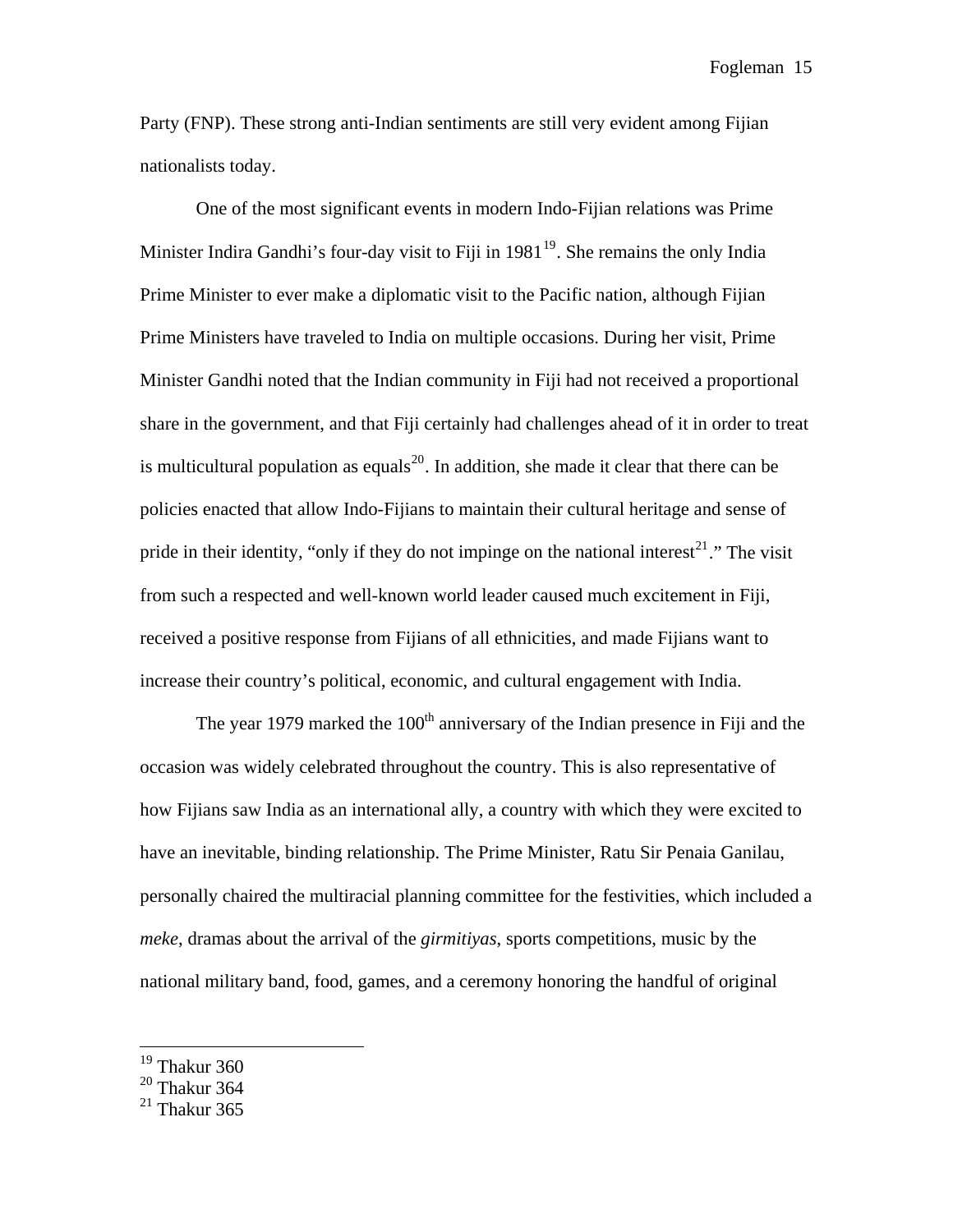girmitiyas still living<sup>[22](#page-16-0)</sup>. Most telling of the political attitude toward Indo-Fijians is an excerpt from a speech given by Ratu Sir George Cakobau, the Governor-General, during the celebration:

"Our Indian friends and their forefathers have worked hard for themselves and for Fiji – they have had a big hand in shaping what we see in this country today. I sincerely pray that they enjoy living in their adopted home and that peace and prosperity will prevail in this country of ours in the next hundred years<sup>[23](#page-16-1)</sup>."

 His sentiments were not unusual in the Fiji of the day. While Fiji certainly had a multicultural population, there was little racial prejudice and hatred toward Indians. Within ten years, this harmony between the races would be only a thing of the past. The minimal, non-controversial relations that Fiji had had with India since independence were not to continue as such for long; indigenous Fijians' fear and distrust of the Indo-Fijian race would begin to grow over the next decade, culminating in 1987 at the start of Fiji's unfortunate "coup culture," which effectively marked the beginning of political skepticism on both sides and the deterioration of Fiji's relationship with India.

#### **The Beginning of Fiji's Racially Charged Coup Culture**

 The year 1987 saw two coups in Fiji, followed by another in the year 2000 and yet another in December of 2006. This study will primarily concentrate on the Indo-Fijian foreign affairs effects of the two most recent governmental overhauls, however I will touch upon the drastic changes as a result of the coups of 1987 as it provides a basis for

<span id="page-16-0"></span> $22$  Lal Girmit History, Memory 2

<span id="page-16-1"></span> $23$  Ibid.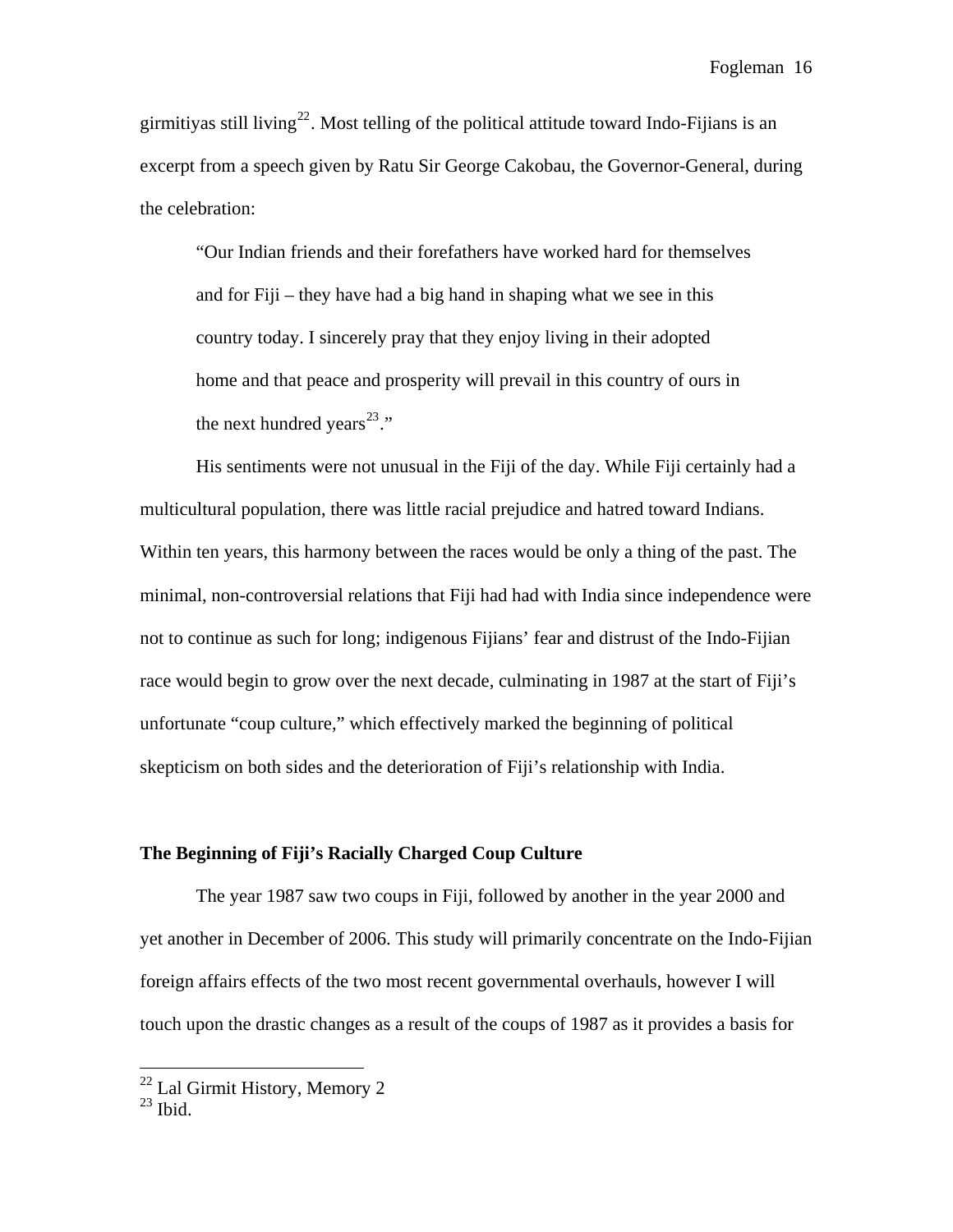better understanding of India and Fiji's relationship today. In an election ten years earlier, an Indo-Fijian led opposition party won a majority of house seats; these results were dismissed, and another election was held in order to restore power to the Fijian community. In April 1987, an alliance led by Dr. Timoci Bavadra, an indigenous Fijian backed by the Indo-Fijian community, won the general election. This time, new elections were not held and Dr. Bavadra became the Prime Minister of Fiji's first majority Indian government. This was an accurate representation of the population of Fiji at the time, with a slightly greater number of Indo-Fijians than ethnic Fijians residing in Fiji<sup>[24](#page-17-0)</sup>.

 Less than a month later, Fiji's first coup took place as a result of racial tensions. Lieutenant Colonel Sitiveni Rabuka forcibly removed Prime Minister Bavadra from office during his military coup on May 14, 1987. Rabuka was determined to gain power quickly and became frustrated by the ensuing months of negotiation stalemate. Thus, he staged another coup on September 25, 1987, this time using a greater amount of his military power. Rabuka's government then revoked the constitution, in place since Fijian independence, and declared Fiji a republic on October  $10^{th}$ . The reason for the 1987 coups was clearly to keep Indo-Fijians from having political power, and this extreme action against the marginalized ethnically Indian community caused indignation across the globe.

 One of the most concerned countries was India, understandably so. India immediately posed sanctions against trade and lessened diplomatic ties with Fiji. In the months following the coups, India used its influence in multi-national organizations, two of the most relevant being the Commonwealth of Nations and the United Nations to

<span id="page-17-0"></span> $24$  Fiji: A Historical and Ethno-cultural Background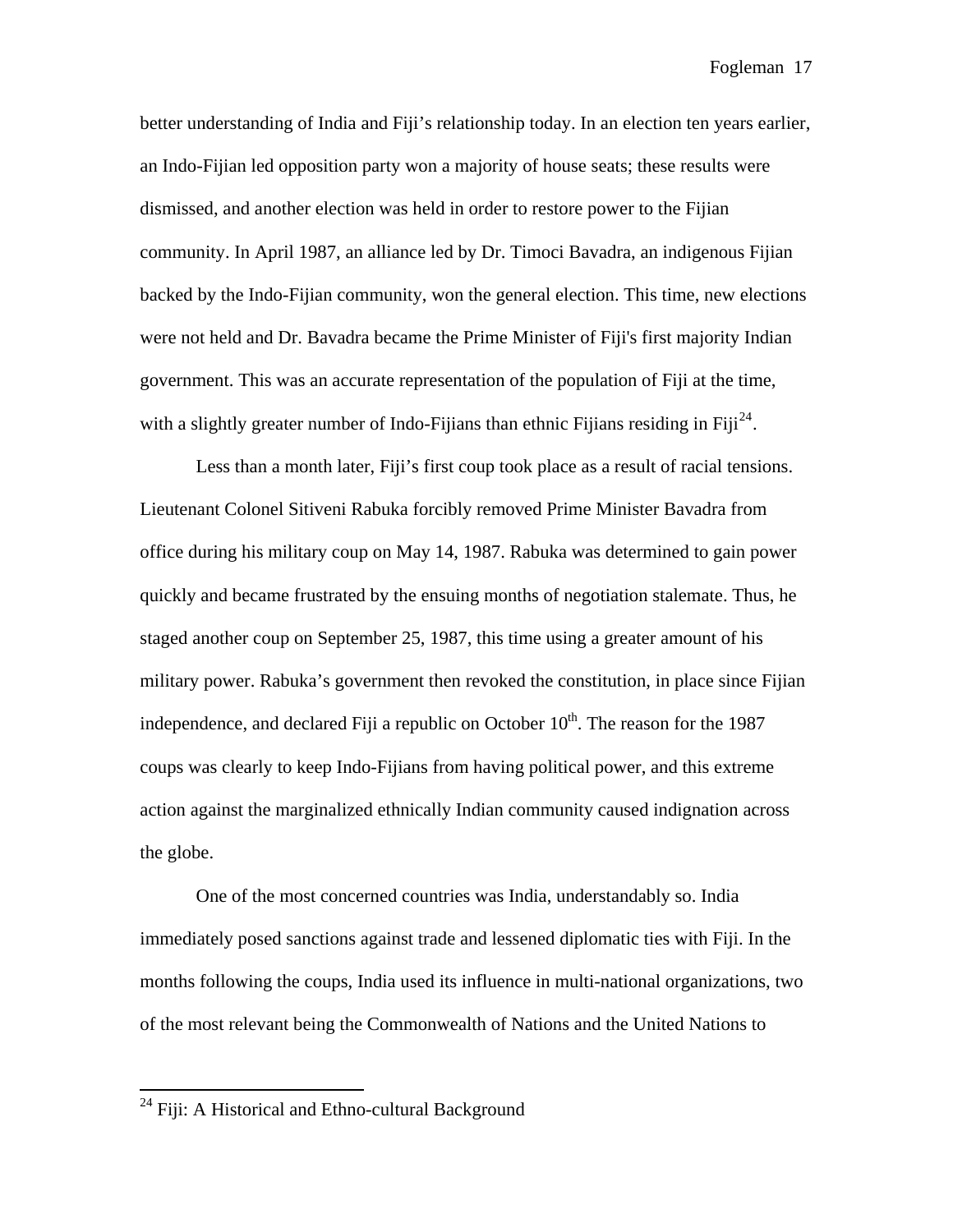lobby for sanctions against Fiji on behalf of the Indo-Fijians<sup>[25](#page-18-0)</sup>. Fiji was expelled from the Commonwealth of Nations for having an illegitimate regime in power in 1987, an action supported by the protests of the Indian government<sup>[26](#page-18-1)</sup>. By 1989, foreign relations between India and Fiji had become very minimal, as India was concerned for the well-being of the Indo-Fijian community, of which over 12,000 had fled the country by this time<sup>[27](#page-18-2)</sup>. This mass Indo-Fijian exodus produced a massive brain drain on the Fijian population, the effects of which are still being felt in the country today. Ties between India and Fiji were completely severed in 1991 when Fiji's new constitution, which made it impossible for Indo-Fijians to obtain a political majority, was ratified and approved in the elections<sup>[28](#page-18-3)</sup>.

 Although ties were severed, India did not lose concern for its Fijian people. The Indian government paid close attention to the activities of Fiji politics and race relations, especially to the recommendations of Fiji's Constitutional Review Commission, finalized in 1997, noting the treatment of Indo-Fijians in the constitutional reforms<sup>[29](#page-18-4)</sup>. The most notable of the Commission's recommendations were for an increase in the size of Parliament, a smaller proportion of seats set aside for each ethnic group, an appointed president and vice-president appointed by the unelected Fijian Council of Chiefs, and most significantly, opened the position of Prime Minister to candidates of all races<sup>[30](#page-18-5)</sup>.

 The Constitution Amendment Act was unanimously approved by Parliament in July 1997<sup>[31](#page-18-6)</sup>. The Government of India was pleased with the changes, and Fiji was

<span id="page-18-1"></span><span id="page-18-0"></span> $26$  Ibid.

 $\overline{a}$ 

<span id="page-18-3"></span> $28$  Ibid.

 $^{25}$  Fiji (10/08)

<span id="page-18-2"></span><sup>&</sup>lt;sup>27</sup> Interview with Jaljeet Kumar, Fiji Ministry of Foreign Affairs

<span id="page-18-4"></span><sup>29</sup> Indian Embassy

<span id="page-18-6"></span><span id="page-18-5"></span> $30$  Fiii (10/08)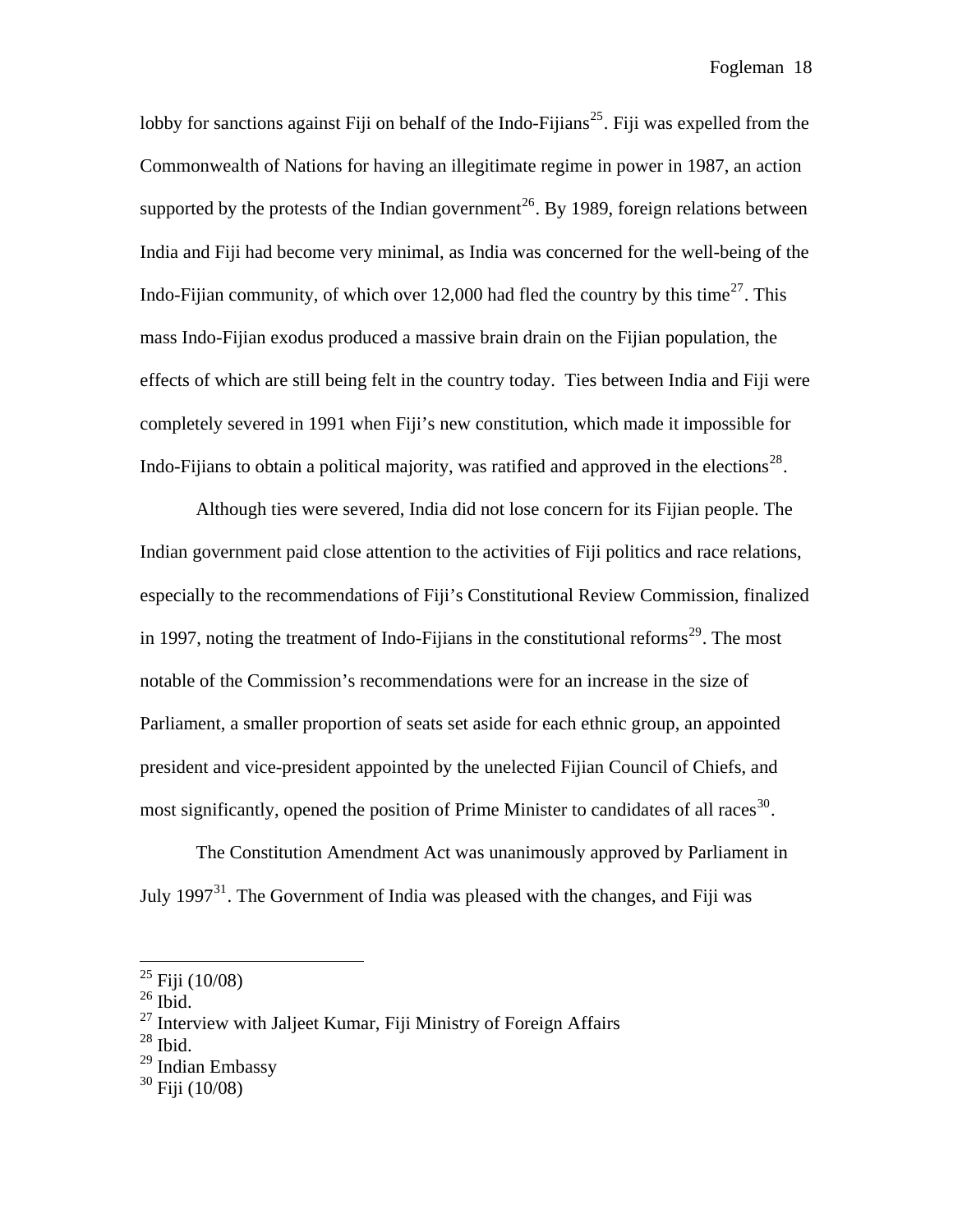readmitted to the Commonwealth of Nations. Ethnic Fijians and Indo-Fijians were now allocated racial seats proportional to their numbers in Fiji at the time, and twenty-five seats were not race-based – a big step away from the vestiges of the racially based, "divide and rule" policies employed by the British at the turn of the century.

#### **An Indo-Fijian PM and the 2000 Coup**

 An Indo-Fijian man by the name of Mahendra Chaudhry forever altered the course of Fijian political history when he was elected Prime Minister of Fiji in the year 1999, a result of the first elections since the new constitution was ratified<sup>[32](#page-19-0)</sup>. His service as

Prime Minister was short, as one year later on May  $19<sup>th</sup>$ , 2000 the government was overthrown a third time and Chaudhry was forcibly removed from office at gunpoint<sup>[33](#page-19-1)</sup>. A man named Laisenia Qarase was brought to power as the Prime Minister, along with his party, the Soqosoqo Duavata ni Lewenivanua (SDL Party). The coup, so clearly carried out because of the ethnicity of the new prime minister, caused quite a sensation internationally. Many nations, among them Australia and New Zealand, and international trade unions imposed a variety of sanctions on Fiji. Fiji's relationship with Australia and New Zealand has never recovered<sup>[34](#page-19-2)</sup>. The two nations even issued travel advisories to its citizens asking them not to vacation in Fiji; tourism revenue in Fiji correspondingly declined<sup>[35](#page-19-3)</sup>. One of the most harmful effects of the 2000 coup was on the Fiji economy.

<span id="page-19-1"></span> $33$  Ibid.

<span id="page-19-0"></span> $32$  Fiji (10/08)

<span id="page-19-2"></span> $34$  Asia – Pacific Economic Update 163

<span id="page-19-3"></span><sup>&</sup>lt;sup>35</sup> The Times of India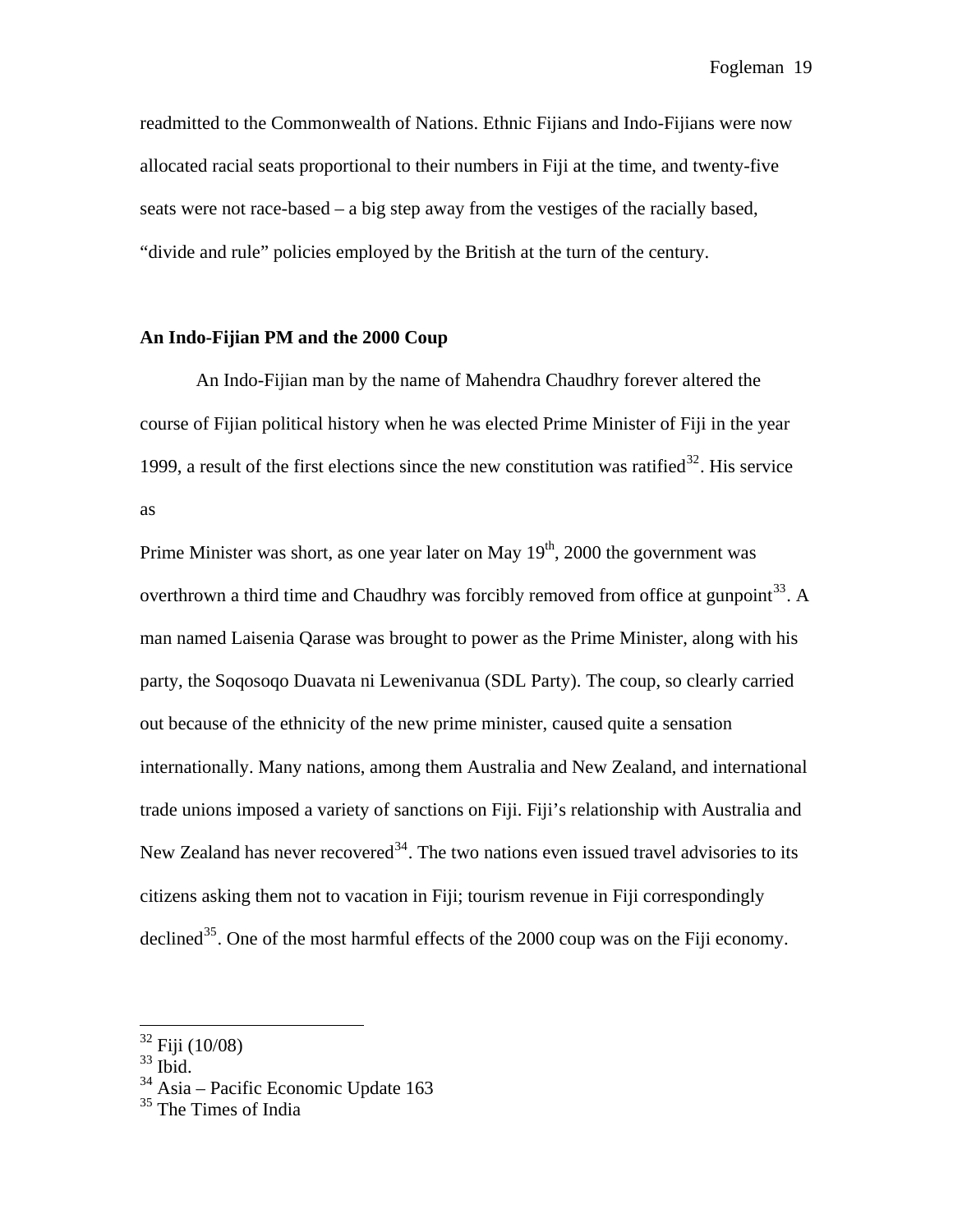Now the brain drain and rise in unemployment that occurred as many Indo-Fijians migrated and Fiji lost a great deal of skilled workers and professionals  $36$ .

 The Indian government condemned the coup and called for a return to democracy in Fiji. India was also dismayed at the attacks towards Fijians of Indian ethnicity that occurred in the weeks following the coup<sup>[37](#page-20-1)</sup>. As the two nations did not have strong economic or political relations at the time, a consequence of the 1987 coups, India continued to uphold its' policy of concern over the situation and plight of the Indo-Fijians without taking considerable action against Fiji, apart from economic and political sanctions.

### **The 2006 Coup and Subsequent Stronger Relationship with India**

 All of Fiji's international relations were strained again at the end of 2006, when the military took over the government, suspending the constitution and removing Prime Minister Qarase from office. Commodore Bainimarama claimed he was justified in overthrowing the Fijian government on December  $6<sup>th</sup>$ , 2006 because he had military knowledge of deep-seeded corruption in the current regime<sup>[38](#page-20-2)</sup>. In addition, as the head of the deposed regime, Qarase had implemented a very lenient policy toward those who instigated the 2000 coup, and this angered many people in Fiji. Commodore Bainimarama was one of these people, and he felt that he had no choice but to overthrow the government and "reluctantly" assume the Presidency<sup>[39](#page-20-3)</sup>.

<sup>&</sup>lt;sup>36</sup> Asia – Pacific Economic Update 163

<span id="page-20-1"></span><span id="page-20-0"></span><sup>&</sup>lt;sup>37</sup> Immigration and Refugee Board of Canada

<span id="page-20-2"></span><sup>38</sup> Fraenkel 428

<span id="page-20-3"></span><sup>39</sup> Asia-Pacific Economic Update 163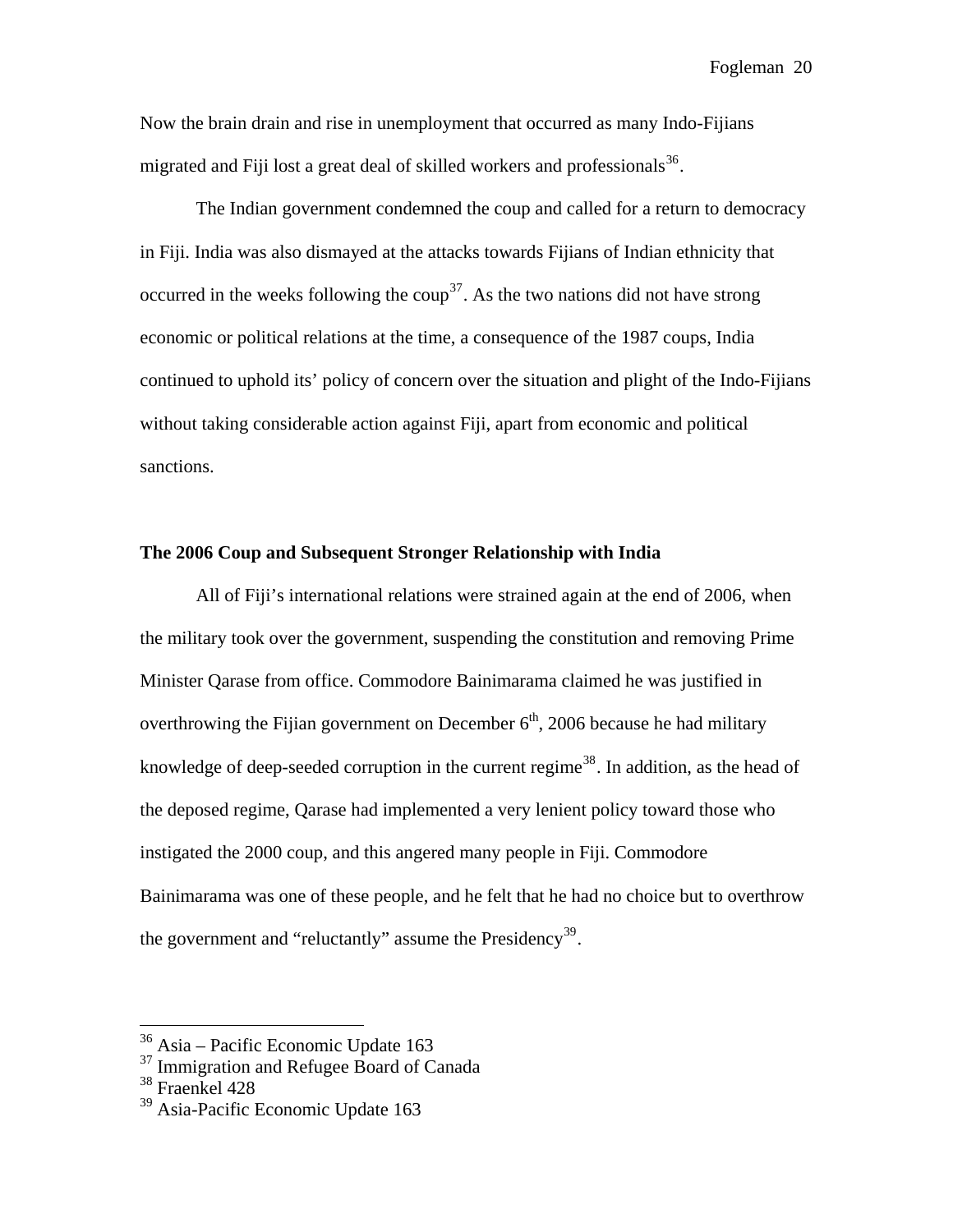India's first official statement concerning the 2006 coup, given by their spokesman for the Ministry of External Affairs, Navtej Sarna, succinctly expressed its sympathies in the time of instability for the citizens of Fiji:

 "We are saddened to learn about the turn of events in Fiji and hope that the rule of law will prevail and power will be returned to the people at the earliest... India greatly values its relations with Republic of Fiji Islands, a country with which we share historical and cultural links<sup>[40](#page-21-0)</sup>."

 The Indian did not impose sanctions or take any other restrictive action against Fiji, a markedly different response then it had had to the past three coups. As this was the first coup not targeting the Indo-Fijian community, India had no reason to strongly condemn the military takeover $41$ . India's reaction would prove to be a blessing for the Fijian people because of the reaction of Fiji's most crucial neighbors, Australia and New Zealand. Both nations were quite displeased by the political upheaval and suspension of democracy yet again in Fiji, and their respective relationships with Fiji took a turn for the worse, leaving the Fijian economy and government in an even more precarious state of  $affairs^{42}$  $affairs^{42}$  $affairs^{42}$ .

 Soon after the coup Fiji began its "Look North" policy and began concentrating much of its foreign affairs on China and, ironically, India<sup>[43](#page-21-3)</sup> instead of continuing to rely on Australia, New Zealand, and other Pacific Island nations. This was only partly by choice; faced with a failing economy and hostility from Australia and New Zealand, Commodore Bainimarama was forced to call upon other nations as trade partners.

<sup>40</sup> Island Business

<span id="page-21-1"></span><span id="page-21-0"></span> $41$  Ibid.

<span id="page-21-2"></span><sup>42</sup> Asia Pacific Economic Update 163

<span id="page-21-3"></span> $43$  Interview with Jaljeet Kumar, Ministry of Foreign Affairs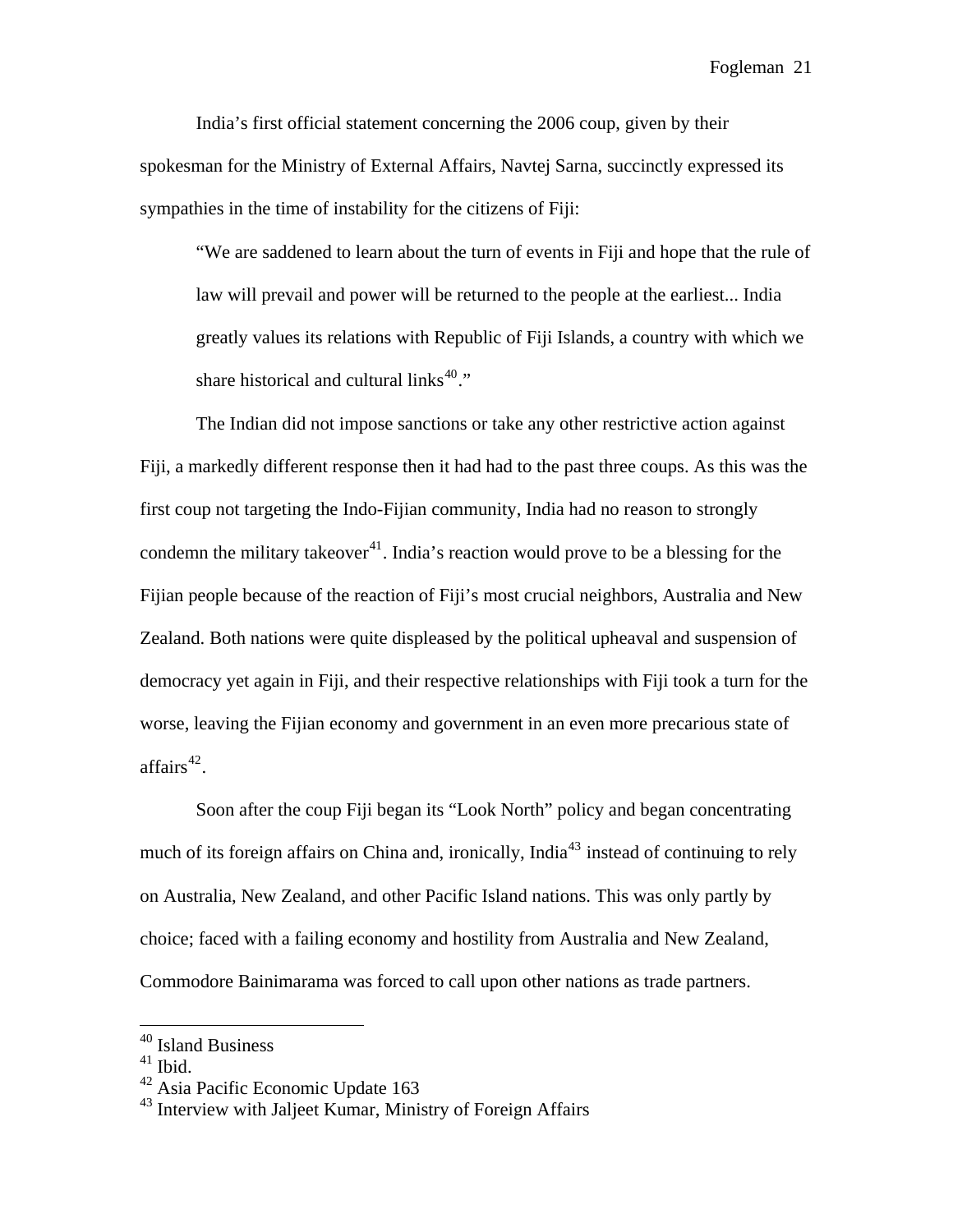Fiji is the most advanced of the Pacific Islands and desires to be on the forefront of world issues and trends; this includes turning to India and China for economic exchanges and other foreign affairs. Many people in Fiji are aware that their government has implemented a "Look North" policy and can recognize the confidence in government and national financial security that this international strategy creates. The most recent coup provided an unlikely an opportunity for India to stick by the small country and show its allegiance to all the people of Fiji. India may have been condemned internationally for continuing to engage with the new regime, in 2006 and 2007, but Fiji responded by ratcheting up Indo-Fijian relations and making their interactions public, a milestone in Fijian governmental proceedings.

#### **Relations Between India and Fiji Today**

The four main areas of relations between the governments of Fiji and India are diplomatic and defense, trade relations, services agreements, and development assistance<sup>[44](#page-22-0)</sup>. Apart from that, the countries also interact quite a bit through the tourism industry and the world of academia. The Fijian government has worked with airlines serving Nadi International Airport, such as Qantas and Air New Zealand to expand their destinations and transport hubs in Southeast Asia in an attempt to lure more Indian tourists to Fiji as a popular location for holidays and vacations<sup>[45](#page-22-1)</sup>. The improvement in air connectivity from India to Fiji with better connections, reduced costs, and more travel packages being offered by travel agents such as SOTC has markedly increased Indian tourism in Fiji, improving both the Fijian economy and their foreign relations. The Indian

<sup>&</sup>lt;sup>44</sup> Jaljeet Kumar

<span id="page-22-1"></span><span id="page-22-0"></span><sup>&</sup>lt;sup>45</sup> Steven Ratuva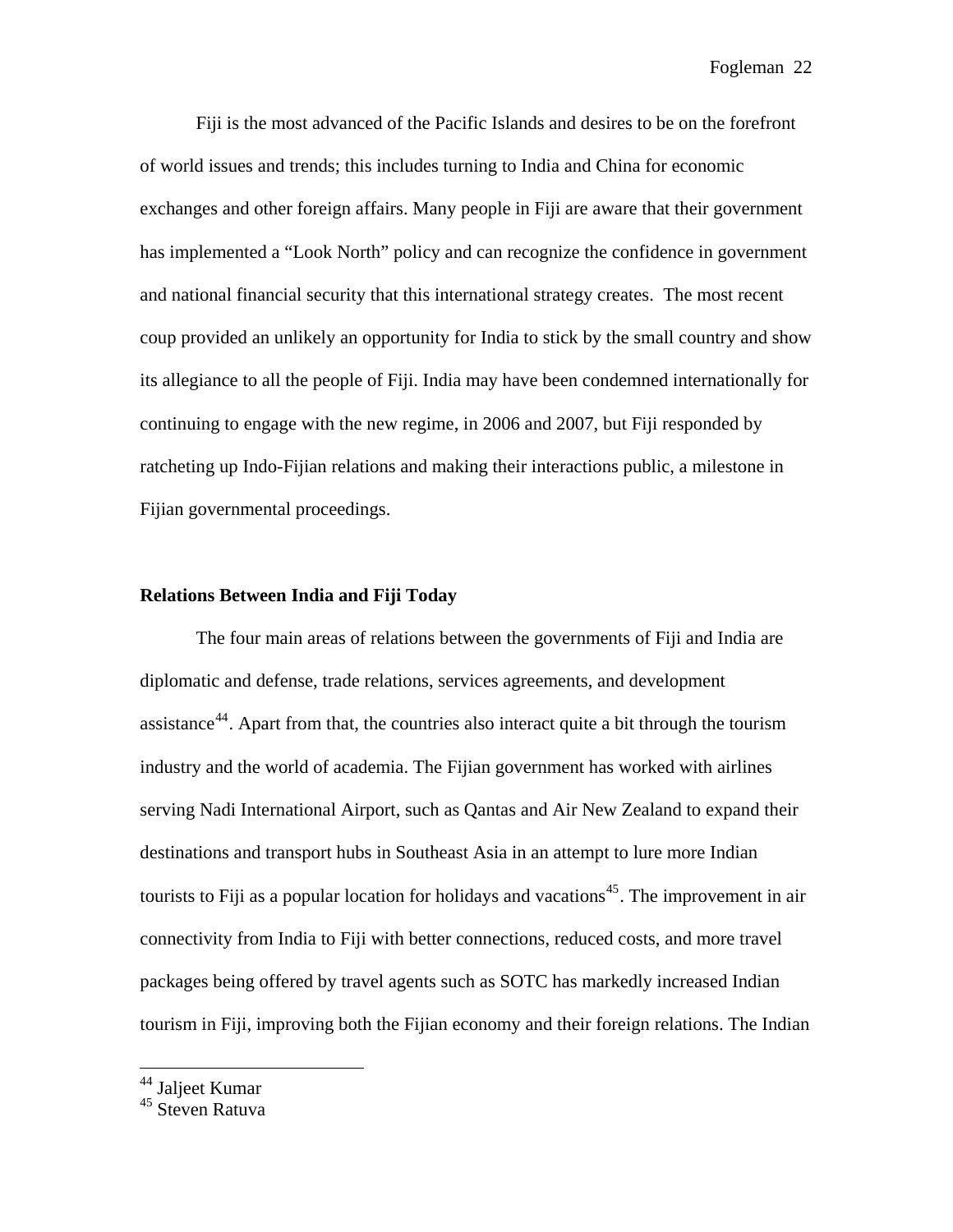Cultural Center has arranged several scholarship programs for Fijian citizens of all ethnicities to study and travel in India, and there are a number of other independent programs that have similar goals of breaching the cultural divide through academia.

 Today, approximately 37% of Fiji's population is of Indian descent, while ethnic Fijians comprise around 57% of the population<sup>[46](#page-23-0)</sup>. For this reason, India is very sentimental toward its overseas descendants in Fiji. India continues to have relations with Fiji, the Pacific Island with which it has the strongest ties and, incidentally, the Pacific Island that has the largest number of inhabitants of Indian ethnicity. Recently, the establishment of a formal dialogue mechanism called the Fiji – India Foreign Office Consultations (FOC), held annually, increased communication between the two countries and cemented their formal relationship for years to come<sup>[47](#page-23-1)</sup>. Ajay Singh, the former Indian High Commissioner to Fiji, said in May 2007 that after the 2006 coup, the Indian government had decide to pursue a policy of engagement with the military interim regime instead of isolating it. He explained that India would continue to pledge assistance and respect Fiji, regardless of the fact that it is a small and vulnerable country<sup>[48](#page-23-2)</sup>. This is the logical response from India to ensure that the interim government remembers to respect the rights of its Indo-Fijian citizens if Fiji wants to continue receiving aid, military assistance, and IT developments from India.

<sup>&</sup>lt;sup>46</sup> Fiji (10/08)

<span id="page-23-1"></span><span id="page-23-0"></span> $47$  About the Commission

<span id="page-23-2"></span><sup>&</sup>lt;sup>48</sup> People's Daily Online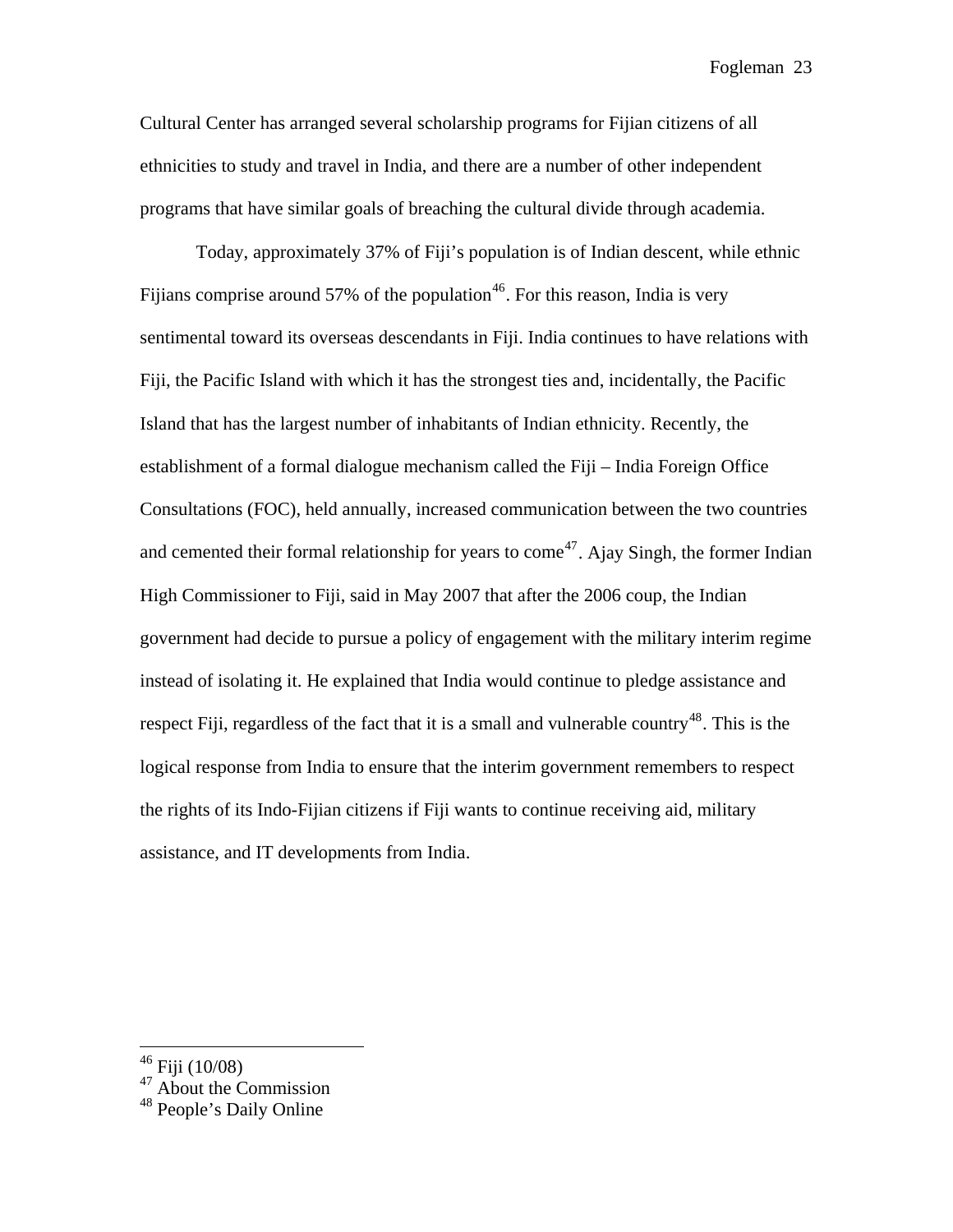#### **An Indirect Form of Racism**

 One will not find many instances of blatant racism and racial prejudice in Fiji. The people of Fiji are indeed representative of the tolerant and polite "Pacific way;" the vast majority of Fijian citizens are peaceful and welcoming toward people of all ethnic backgrounds. Instead, racism is veiled by the strong racial identities and stereotypes present in everyday life. Momentarily ignoring the race-based politics, affirmative action policies, and history of racial tension in the past governing regimes of Fiji, emphasis on race is only seen on a more personal level.

 Living in Fiji for almost four months, I have grown accustomed to hearing racial stereotypes of Indians and ethnic Fijians and race being a central factor in any story. For example, when telling a story to some of my indigenous Fijian friends about a man who had made a disparaging comment to me on the street, my listeners first response was, "He was Indian or Fijian?" This is not an isolate incident; the ethnicity question is common and limited to neither ethic Fijians nor Indo-Fijians. A friend of mine was on the phone with her Fijian friend while riding in a taxi, and her friend made a point of asking her the ethnicity of the driver. While discussing my stay in Fiji with an Indian woman over dinner, she first inquired as to the race of my homestay family. If a violent news story comes up in conversation, the race of the perpetrator is always divulged.

 Many Indo-Fijians stereotype Fijians as lazy and merely sitting around drinking kava each night instead of working. A popular typecast of Indo-Fijians among indigenous Fijians is that they are a dishonest, power-hungry race that will do anything to get ahead in life. It is not that either ethnic group especially dislikes or is prejudiced against the other, but rather that there is little racial intermixing. In many instances, lunch breaks at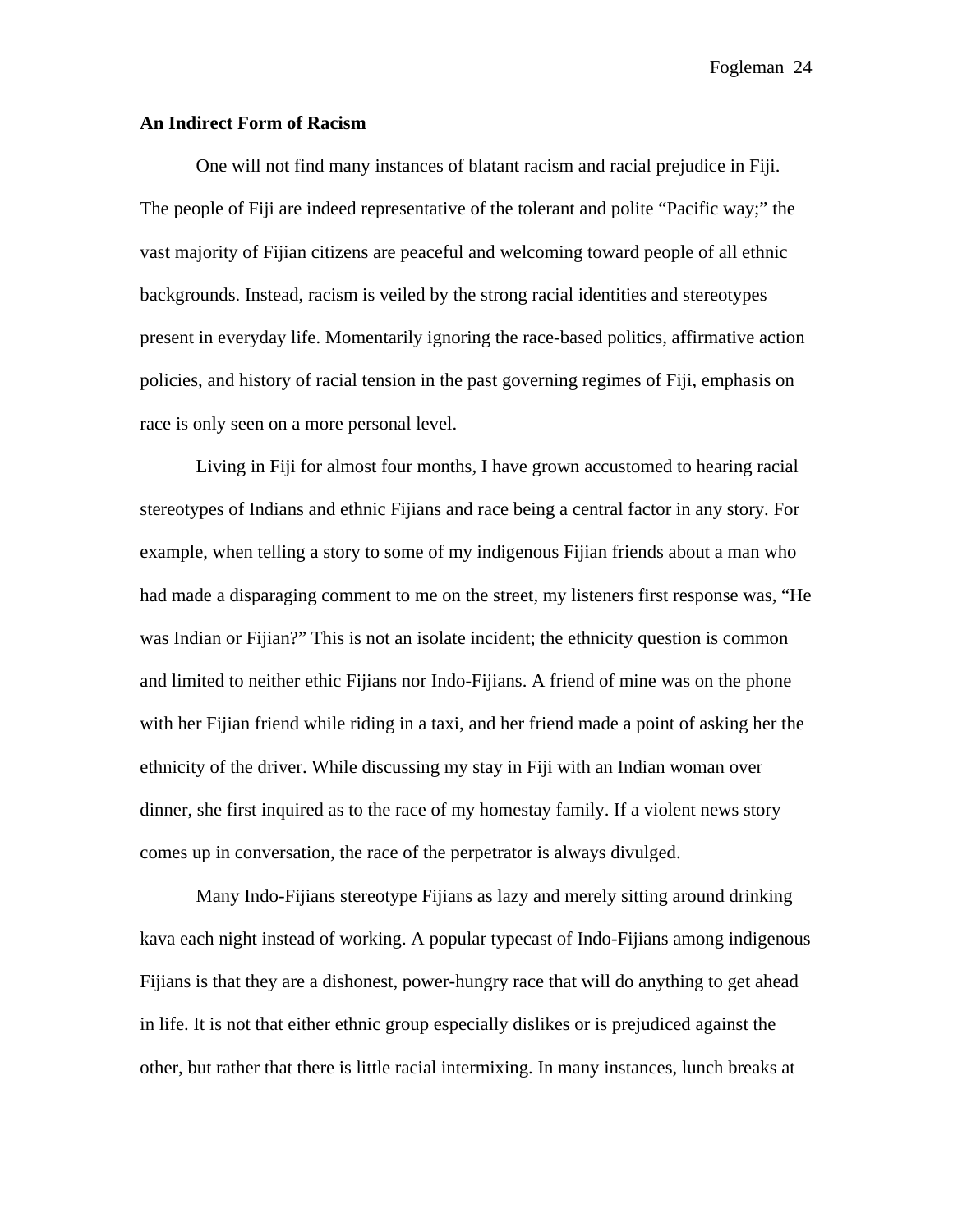work, multicultural school recess, and other social areas such as bars and parks one finds groups sitting together based upon their ethnic group. The language and cultural difference is to blame for much of the racial misunderstandings and lack of voluntary interaction. All of these things also affect the ties between Fiji an India on a large-scale level, as I examine below. The racial misconceptions and stereotypes spill over into common perceptions of each nation as a whole and influence their economic, political, and cultural exchanges.

#### **Economic Exchanges**

 One of the greatest benefits to Fiji from relations with India is Indian investment in Fiji's economy. These investments are mainly through trade, IT enhancements, and development aid given to Fiji. Fiji is very much favored by their trade relationship, importing sugar, technology, clothing, food products, and other items from India. A general expansion in trade between the two countries starting in the year 2003 led to a noticeable increase in exports from Fiji to India.

 The sugar industry, in which India is the world leader, is Fiji's main agricultural export and largest crop. India has helped the sugar industry in Fiji by facilitating technical assistance through the Sugar Technology Mission (STM) and financial assistance via a soft loan of Fiji \$86 million, courtesy of the Export-Import Bank of India[49](#page-25-0). Investment interest in Fiji's economy by India has been demonstrated through greater FDI flows from India to Fiji with Indian Multi-National Companies, for example Apollo and Taj, proposing to undertake considerable and meaningful economic

<span id="page-25-0"></span> $49$  About the Commission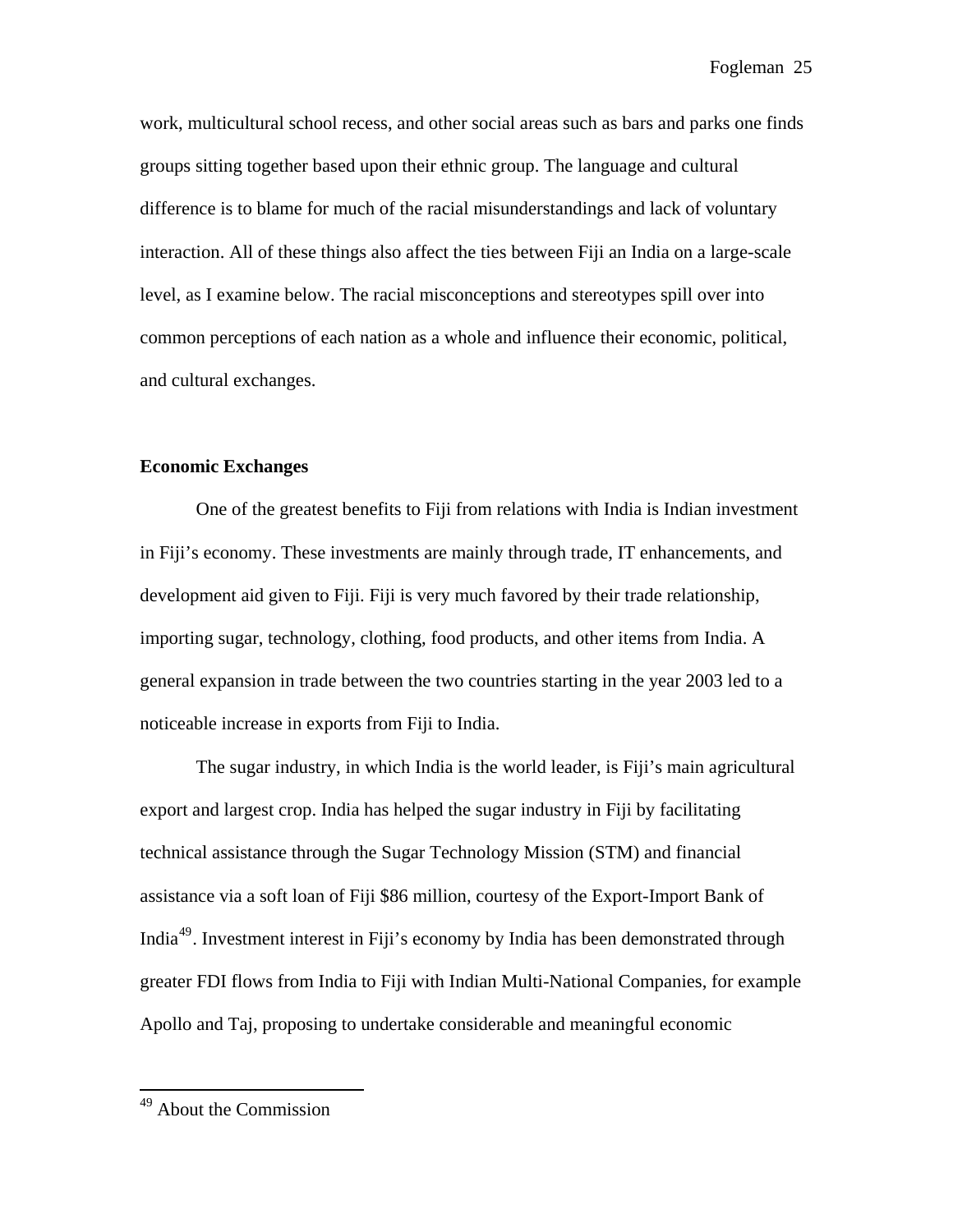investments. In recent years India has supplied instruments of co-operation in various sectors such as Sugar, Health & Pharmaceuticals, Tourism, ICT, and Trade<sup>[50](#page-26-0)</sup>.

 Racial stereotypes overflow into economic activities between India and Fiji, greatly effecting trade in certain areas with India. A common belief among indigenous Fijians is that goods from India are shoddily made because ethnic Indians are inherently corrupt. Goods made in India often do not sell as well as those made elsewhere. Mr. Kinivuwai, chairman of the SDL Party, put it bluntly, "unit cost of items from India is much more expensive and, no offense, they are poorer quality goods than those from Australia and New Zealand. For some reason, Fiji continues to include India as a large trade partner." His belief about the quality of India's export goods has been echoed by other indigenous Fijians. Even Dr. Steven Ratuva, a professor of Business and Economics at the University of the South Pacific, pointed out that many indigenous Fijians do not want to buy Indian made goods because they are suspicious of the quality as India has a great deal of poverty, despite the fact that it is a world leader in some areas. There is a considerable information dissemination gap in many Fijians' knowledge of the economic activities between India and Fiji. For example, Mr. Kinivuwai summed up the SDL party's beliefs saying:

 "We don't need India as a strategic trade partner because the repercussions of our trade with them will take over fifty years for our country to recover from. Trade gives India the access to our political

<span id="page-26-0"></span><sup>50</sup> About the Commission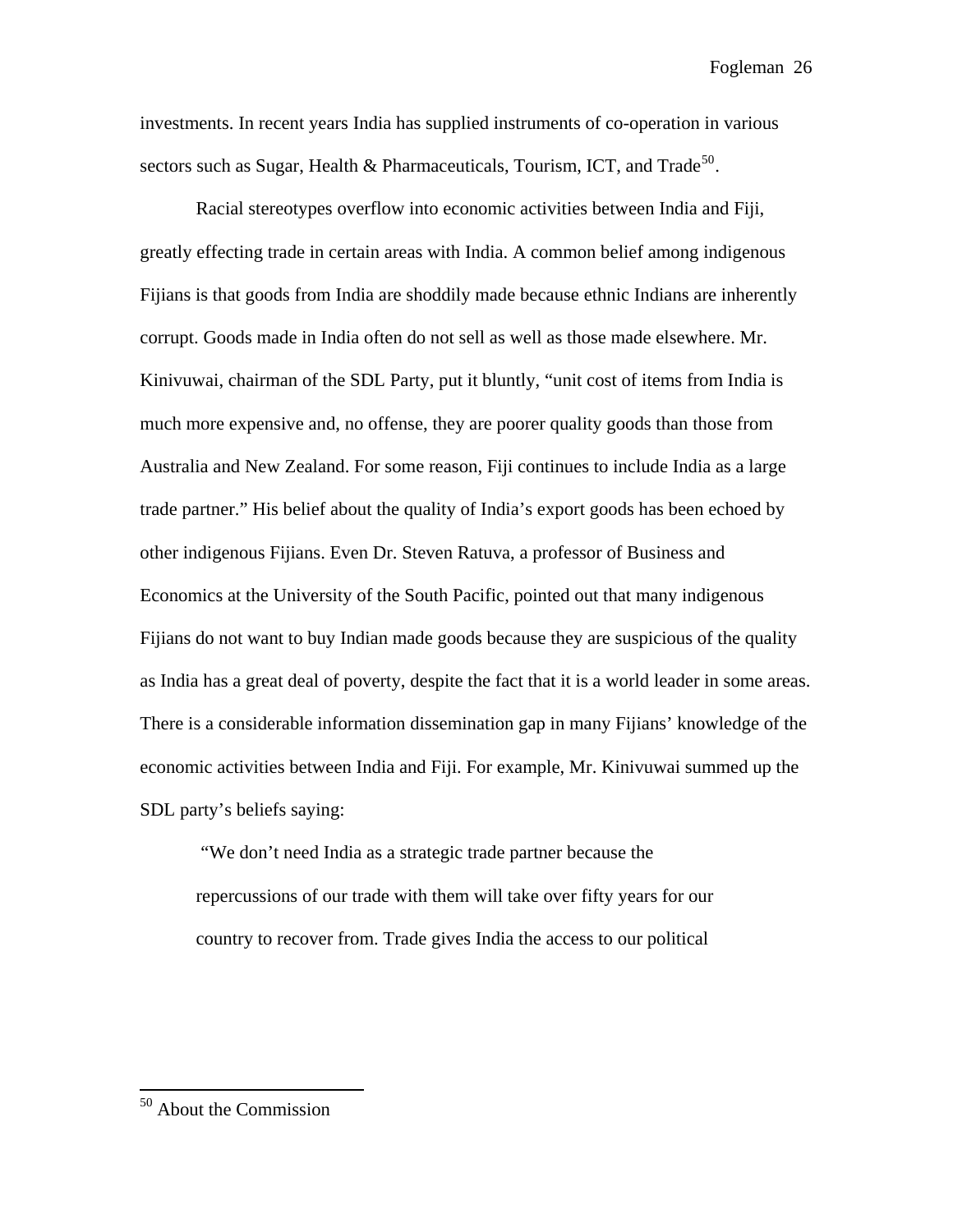environment there, and in order to prohibit them from entering the political arena of Fiji we must discontinue trading with them<sup>[51](#page-27-0)</sup>."

 In order to alter these beliefs, Fijians must see the positive effects of economic activity with India on a more basic level. However, this transparency is not easily attainable in Fiji. The Ministry of Foreign Affairs keeps all of its files on government interaction with India confidential, a step in the wrong direction in racial tolerance and a disservice to the very people that India's economic assistance to Fiji helps<sup>[52](#page-27-1)</sup>.

## **Political Issues**

 Fiji's racially charged political instability of more than two decades has made its relationship with India ever changing. Currently, relations between the two countries are the best they have been since the first coup of 1987. The Fijian government is certainly benefiting from many of its programs with India. The government of India closely follows the political situation in Fiji in regards to political reforms and governmental changes and how they affect the Indo-Fijian community in Fiji. They maintain that they desire for the government of Fiji and the Fijian constitution to be "democratic, just, non-discriminatory, and acceptable to all the communities living in Fiji<sup>[53](#page-27-2)</sup>."

 Although the Indian government was never proven to have meddled in Fijian politics, multiple elections in the recent past have swirled with conspiracy theories concerning India's role in Fijian politics. For example, during the elections of 1982, Prime Minister Mara very publicly claimed that there was an Indian-Soviet conspiracy to

<span id="page-27-0"></span><sup>51</sup> Interview with Peceli Kinivuwat

<span id="page-27-1"></span><sup>52</sup> Interview with Jaljeet Kumar

<span id="page-27-2"></span><sup>53</sup> Indian Embassy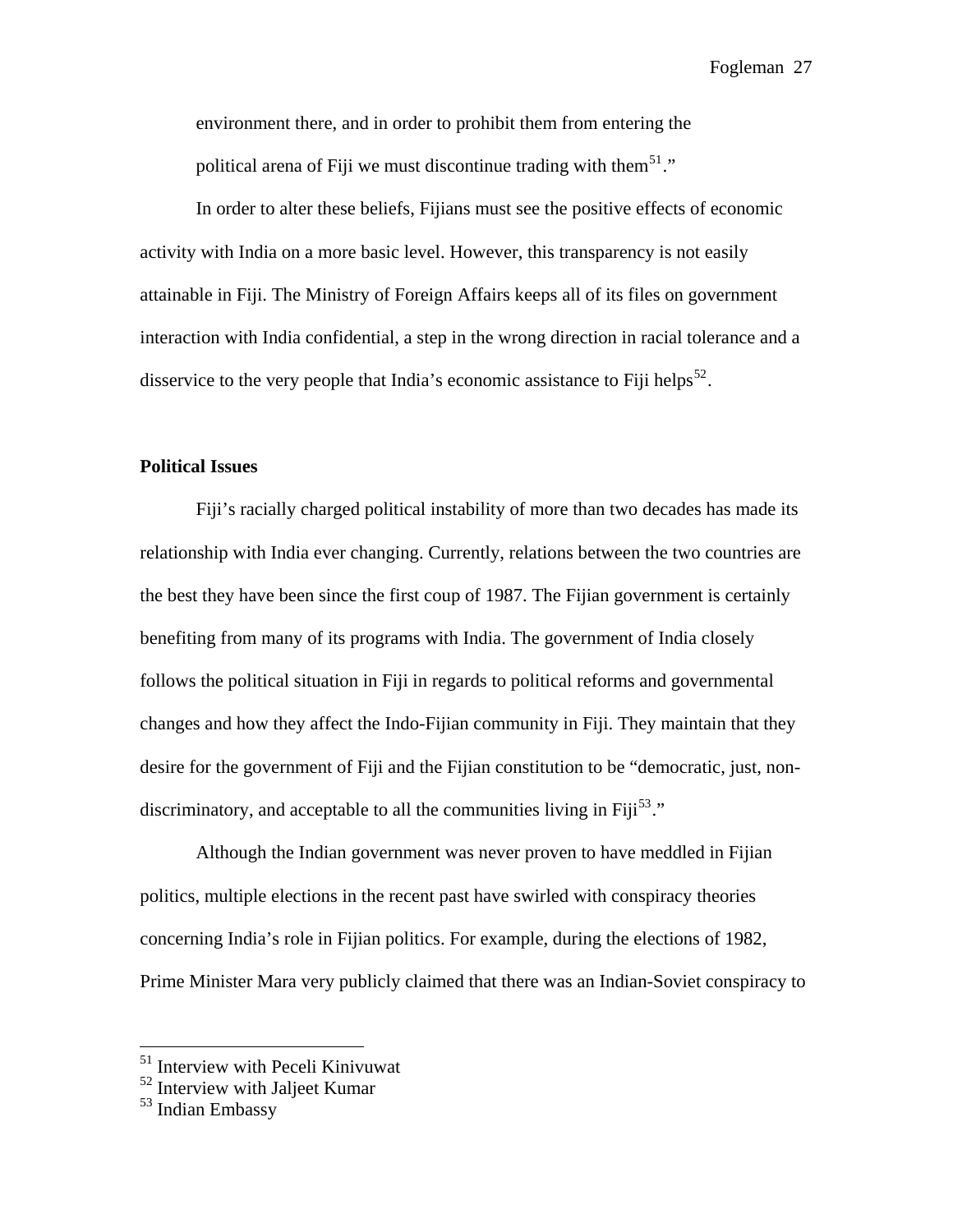oust him from office<sup>[54](#page-28-0)</sup>. Mara maintained that the Soviets had given the High Commission of India in Suva one million dollars to help finance the Indo-Fijian favored Opposition Party's campaign. India, the Soviet Union, and the Opposition strongly rejected these charges, and upon further investigation they were proven false. The outrageous accusation significantly injured Fiji and India's relationship.

 Racial stereotypes also play a large part in fueling ethnic Fijian concerns about Indo-Fijian influence in the government. A common stereotype among many indigenous Fijians is that Indians value power and success more than anything else and will do anything to get ahead<sup>[55](#page-28-1)</sup>. This stereotype is also prevalent among the next generation of professionals and academics in Fiji: students at the University of the South Pacific in Suva . This negative image is only exacerbated by the fact that 99-100% of students caught cheating at the university are of Indian descent<sup>[56](#page-28-2)</sup>. As a result, many students believe that all Indians are corrupt and will bring corruption into the government if they have strong representation.

 Increased cooperation and stronger foreign affairs with India worry many indigenous Fijians that the government will be under Indian control. Mr. Kinivuwai, the chairman and mouthpiece of the Fijian nationalist Soqosoqo Duavata ni Lewenivanua (SDL) Party, believes that the coups on Fiji are all consequences of Fijian ties with India. He maintains that "the influence of India and the Indian communities in Fiji have had a very negative effect in the minds of the indigenous populations and this is

<sup>54</sup> Thakur 362-363

<span id="page-28-1"></span><span id="page-28-0"></span><sup>55</sup> Fiji: A Historical and Ethno-cultural Background 20

<span id="page-28-2"></span><sup>&</sup>lt;sup>56</sup> Dr. Steven Ratuva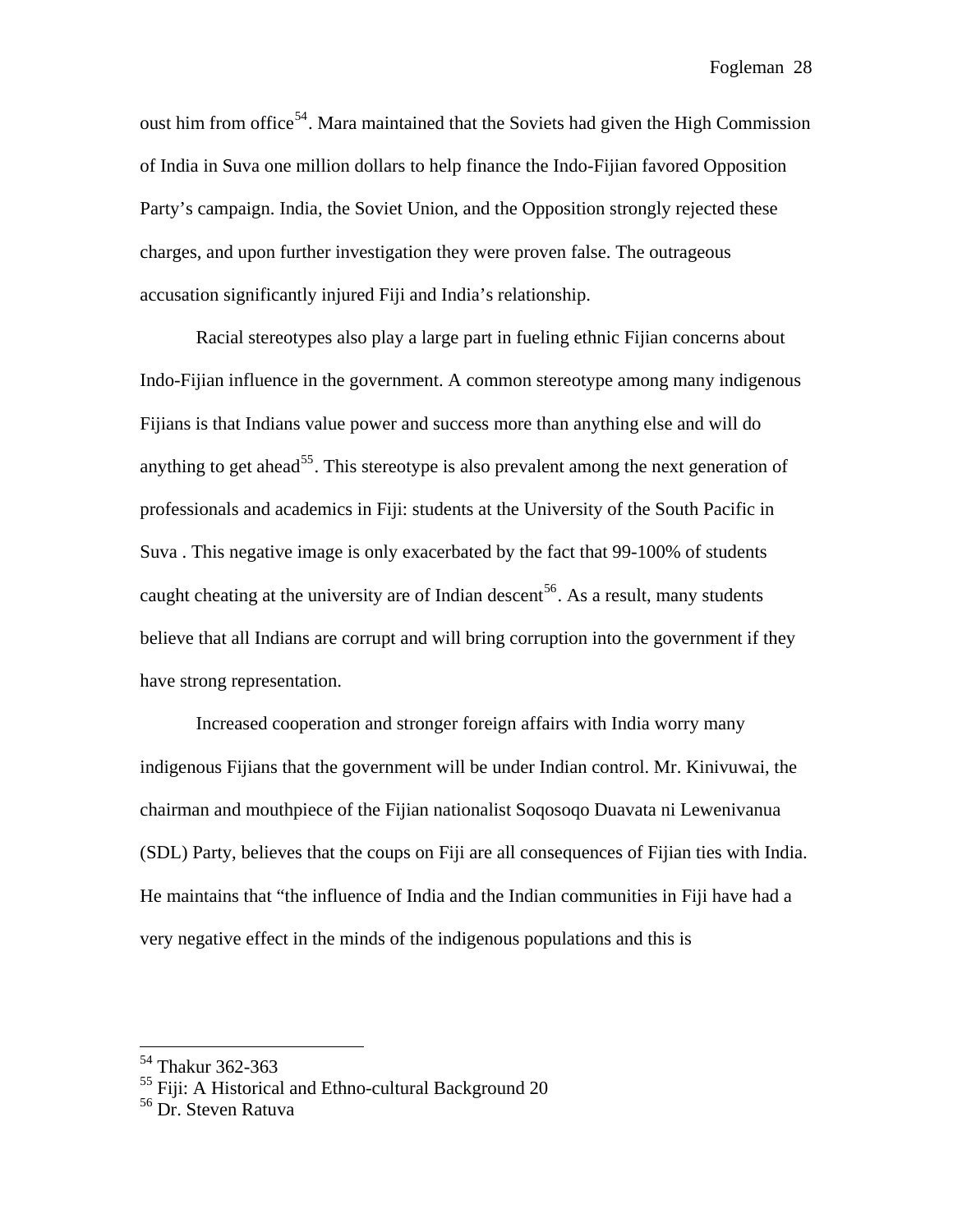unacceptable<sup>[57](#page-29-0)</sup>." The SDL Party, which was unseated in the 2006 coup, believes that "if Fiji continues to encourage trade with India, we are taking away Fiji's sovereignty and encouraging Indian control of Fiji<sup>[58](#page-29-1)</sup>." However, under his party's nationalist government, India was a key trade partner especially in the sugar industry, India provided IT help to governmental sectors, and educational ties with India were augmented. IN addition, the Prime Minister at the time, Qarase, visited India to open the Fijian High Commission in New Delhi in an attempt to maintain their relationship in light of cooled relations between Fiji and Australia and New Zealand<sup>[59](#page-29-2)</sup>.

 Largely a result of colonial "divide and rule" policies, many ethnic Fijians today simply do not trust Indo-Fijians, and therefore do not trust their motherland, India<sup>[60](#page-29-3)</sup>. Racial identities are so strong in this multi-racial society that indigenous Fijians believe that in the political arena, Indo-Fijians will manipulate policies and give the country over to a dependency on India, therefore putting their ethnicity over their nationalistic pride at being citizen of Fiji. Essentially, a great number of indigenous Fijians secretly believe that Indo-Fijians are determined to take away the "Fijianness" of the country, and instead make Indian the vanua, the culture, and the economy of Fiji. This does not bode well in the average ethnic Fijian's opinion for increased ties with India. As Mr. Kinivuwai puts it, "we do not need to engage with a country when all we get at the end of the day is political instability<sup>[61](#page-29-4)</sup>." However, India is an emerging world power, and it might be a beneficial move for Fiji to engage in political diplomacy and other relations with India

<sup>57</sup> Peceli Kinivuwai interview

<span id="page-29-1"></span><span id="page-29-0"></span><sup>58</sup> Ibid.

<span id="page-29-2"></span><sup>59</sup> The Hindustan Times

<span id="page-29-3"></span> $60$  Thakur 360

<span id="page-29-4"></span> $61$  The Hindustan Times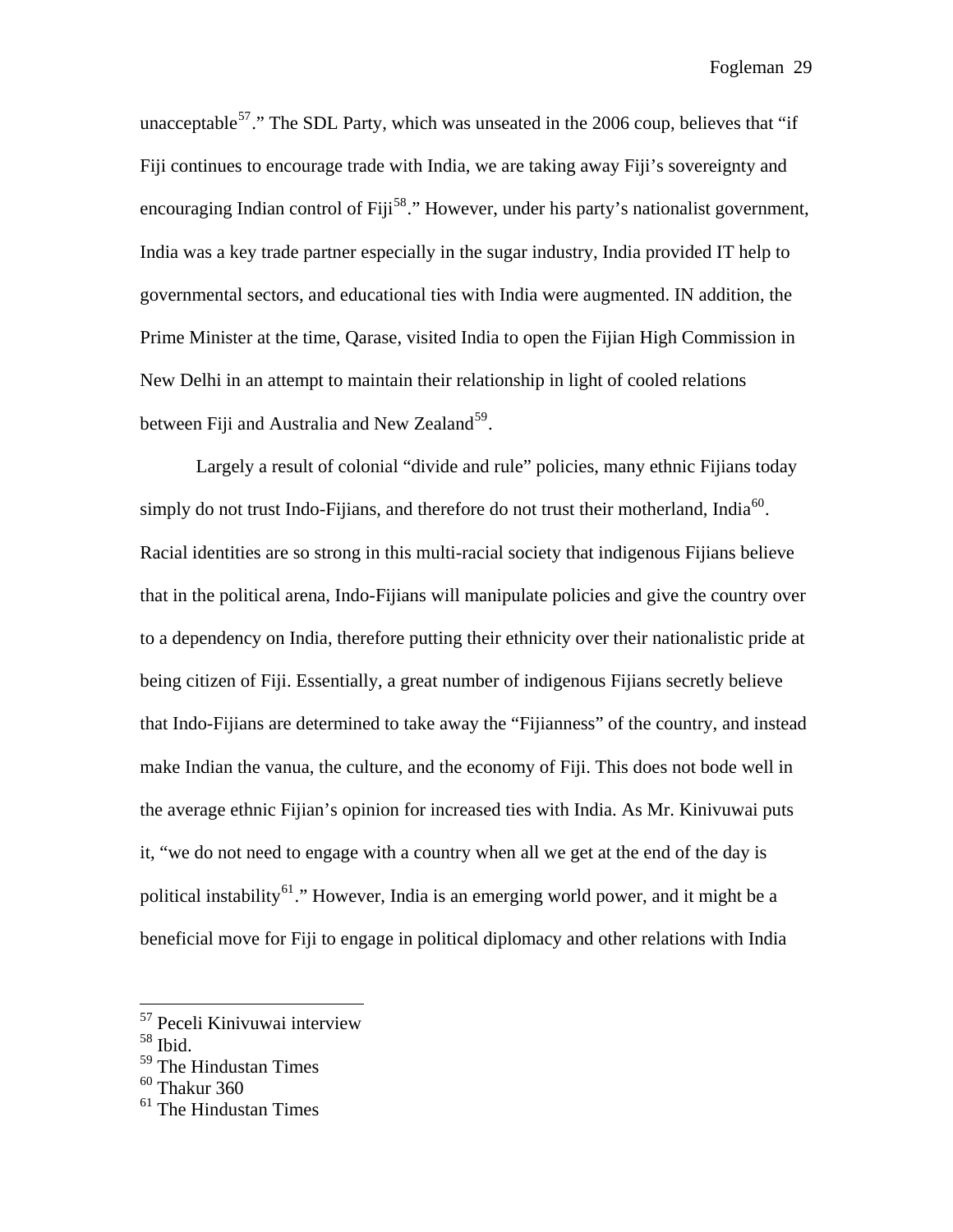and take advantage, for lack of a better term, of its ethnic connections with the leading nation.

#### **Cultural Dissemination**

 *The building of new constituencies of knowledge and sensitivity may in turn establish durable relationships that help preserve amity between two countries through the vagaries of international politics. –* Ramesh Thakur

 Many forms of cultural exchanges are bound to occur when people groups of two deep cultural identities, such as Indian and indigenous Fijian, live side by side. When Indians first came to Fiji, the British developed divisive policies in order to maintain the Fijians' communal way of life and keep the Indian migrants working hard on the sugar cane plantations – without any interaction between the two groups<sup>[62](#page-30-0)</sup>. Unfortunately, this developed a general distrust between the two groups and consequently widespread cultural misunderstandings and misconceptions, most of which are still prevalent in society in Fiji today. The government of India desires to engage in a mutually fulfilling exchange of ideas and information with Fiji, thereby encouraging the dissemination of Indian culture within Fiji without overpowering the island nation's cultural heritage and offending its' indigenous peoples.

 The Indian Cultural Centre, located in Suva, was established in the 1970's with the mission of promoting cultural understanding about India and its people. The Centre also aims to disseminate awareness within Fiji of India's scientific prowess and intellectual achievements in order to make India an appealing economic and political

<span id="page-30-0"></span> $62$  Thakur 360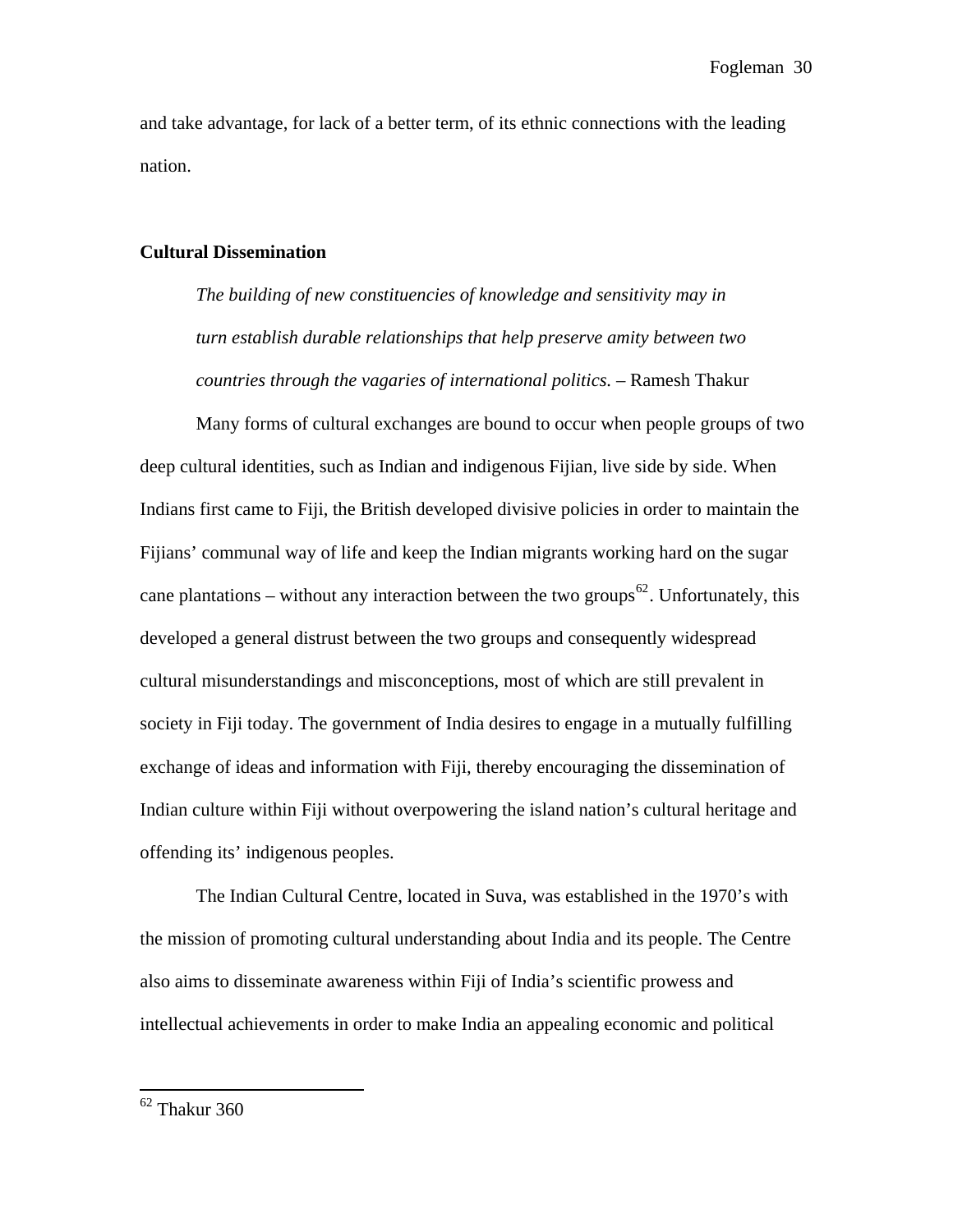partner to Fiji, which is still a developing nation. Most Indians would not recognize that fostering cultural relations with Fiji is a step towards world unity, however cultural diplomacy is undeniably an important element in maintaining cooperation and goodwill between the two nations. In Fiji, the Indian Cultural Centre is a much more public face of India than the High Commission of India, although the two often work together and are reached by the same telephone number<sup>[63](#page-31-0)</sup>. The Centre gives lessons on traditional Indian dance, song, and instruments, has a yoga teacher who works at both their Lautoka and Suva facilities, and programs on general Indian culture and history.

 The opportunity for academic exchange is one of the most alluring aspects of relations between India and Fiji. Professor Madhavir Singh, the current director of the Indian Cultural Centre, points out that while there are very few Indians who travel to Fiji to study, there are a significant number of Fijians, both Indo-Fijians and ethnic Fijians, who participate in academic studies in India. Fiji is certainly the beneficiary in these exchanges. The past five years have seen a greater flow of students from Fiji seeking higher education in India and an increase in technical co-operation with the Government of India offering more programs to Fijian citizens<sup>[64](#page-31-1)</sup>. Dr. Steven Ratuva of the University of the South Pacific, a well-known ethnic Fijian professor, is quite excited by the opportunities being formed for professors at the University to travel to India for academic work. When asked if he would participate in such a program, he replied "Certainly! I have always wanted to go to India." Among academics, opinions of strong relations between India and Fiji are almost always positive.

<sup>&</sup>lt;sup>63</sup> Madhavir Singh

<span id="page-31-1"></span><span id="page-31-0"></span> $64$  About the Commission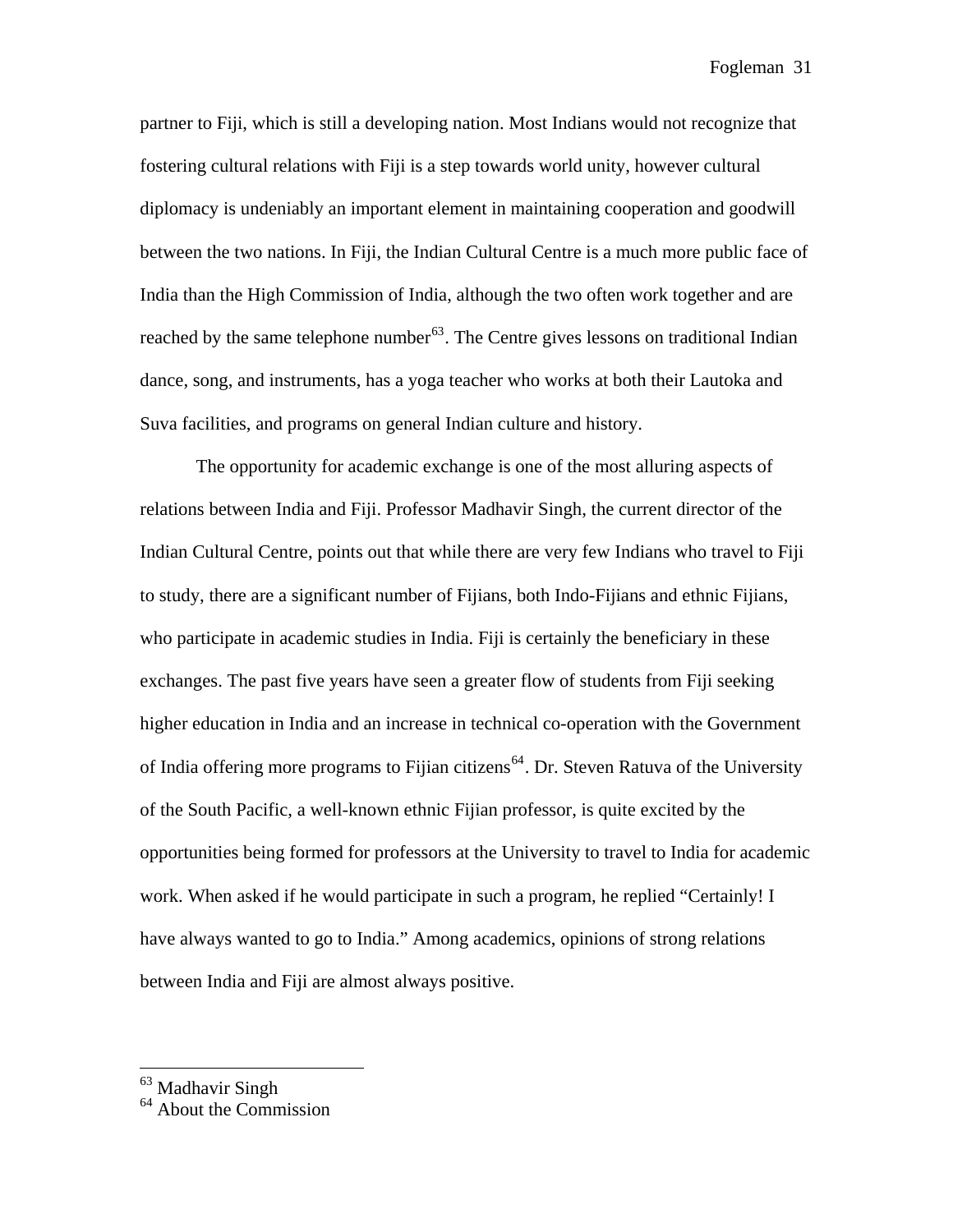The most well known scholarship provided by the Indian Cultural Centre is the General Cultural Scholarship Scheme, which fully finances 25 students' studies in New Delhi for three to five years and covers all areas of study. Other popular options are scholarships for studying Hindi language, a self-financing scheme with spots reserved for Fijians, medical schools in India, and an IT program for government officials that incorporates short term specialized courses<sup>[65](#page-32-0)</sup>. When asked the ethnicity of the programs' participants, Professor Singh skirts around a response, saying "the programs are open to Fiji citizens of any race." When pressed, he admits that there are not many indigenous Fijians studying in India solely because there is a lack of information for them and they do not know that it is possible to study there. This information seems shocking in light of the fact that the Indian Cultural Centre has been operating for over thirty years in Fiji, and supposedly targets Fijians of all ethnicities.

 In spite of its good intentions, the Indian Cultural Centre may eventually prove more damaging than beneficial to the Indo-Fijian population. First, by sustaining and promoting the Indian identity, it persistently dilutes the Fijian and Indo-Fijian identity. Professor Singh claims, "Indians have ancestry in common, that attachment is important. For that reason they need facilities to increase their knowledge their ancestry." The Centre would be playing right into the policies of a racially divided government if too great an emphasis is placed on identifying with one's own ethnic heritage and cultural community. While relations between India and Fiji are important, it is equally important that all Fijians remember that they are citizens of Fiji and must put nationalistic pride before ethnic pride if Fiji is to move past its racially divided roots.

<span id="page-32-0"></span><sup>&</sup>lt;sup>65</sup> Madhavir Singh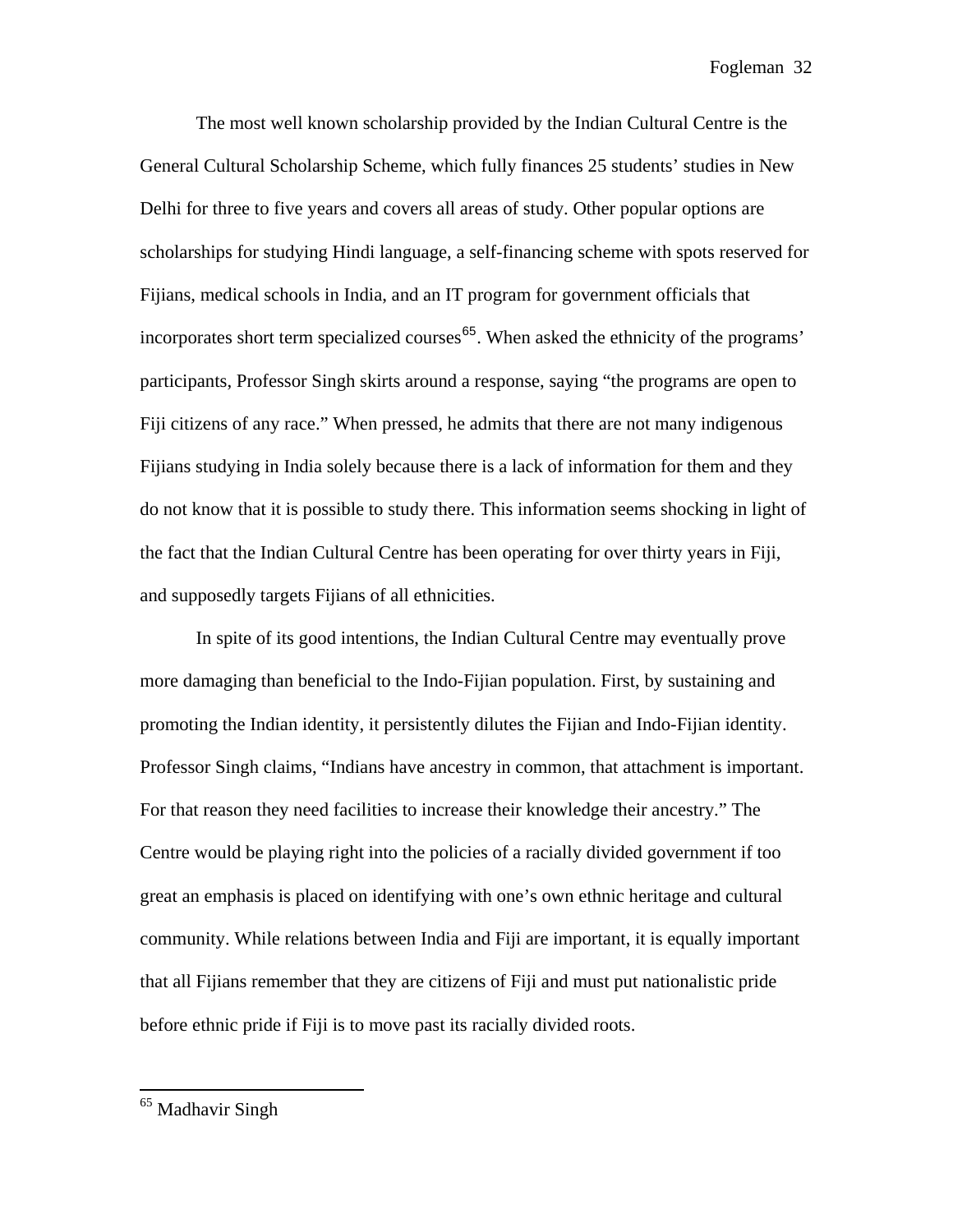#### **Should Fiji Augment Relations with India?**

The main points to consider<sup>[66](#page-33-0)</sup> when answering the question posed above are the cooled relations between Fiji and Australia and New Zealand, Fiji's need for cheaper goods and technological advances, the unstable political situation in Fiji, past and current tensions between the ethnic Fijian and Indo-Fijian communities, the toll that the brain drain of the past ten years has taken on the Fijian economy and world of academia, the large population of overseas Indians living in Fiji, and Fiji's desire to become a larger global competitor. Each of these areas, when examined closely, indicate in which direction Fiji's foreign policy with India should go: it should be expanded, particularly in the areas of services agreements, academic exchanges, and trade policies.

 The answer to lessening the tensions between the two very strong and conflicting racial identities present in Fiji lies in increasing Fiji's foreign relations with India. Cultural education and scholarship programs help, but they cannot change the minds of all indigenous Fijians. Public programs and policies regarding India, such as IT advancements for Fiji and educational and development assistance that do not target any specific race, will lessen suspicion in ethnic Fijian minds and show them that India is not after ethnic control of Fiji. The improved government-to-government co-operation between India and Fiji in recent years has only had positive consequences for both governments in regards to domestic policies, international co-operation and common development goals<sup>[67](#page-33-1)</sup>. Ostensibly, public programs will prove the Fijian nationalists wrong and convince all Fijians to embrace the Indo-Fijian community for what it has

<span id="page-33-0"></span> $66$  These points are listed in no particular order of importance or urgency.

<span id="page-33-1"></span><sup>67</sup> About the Commission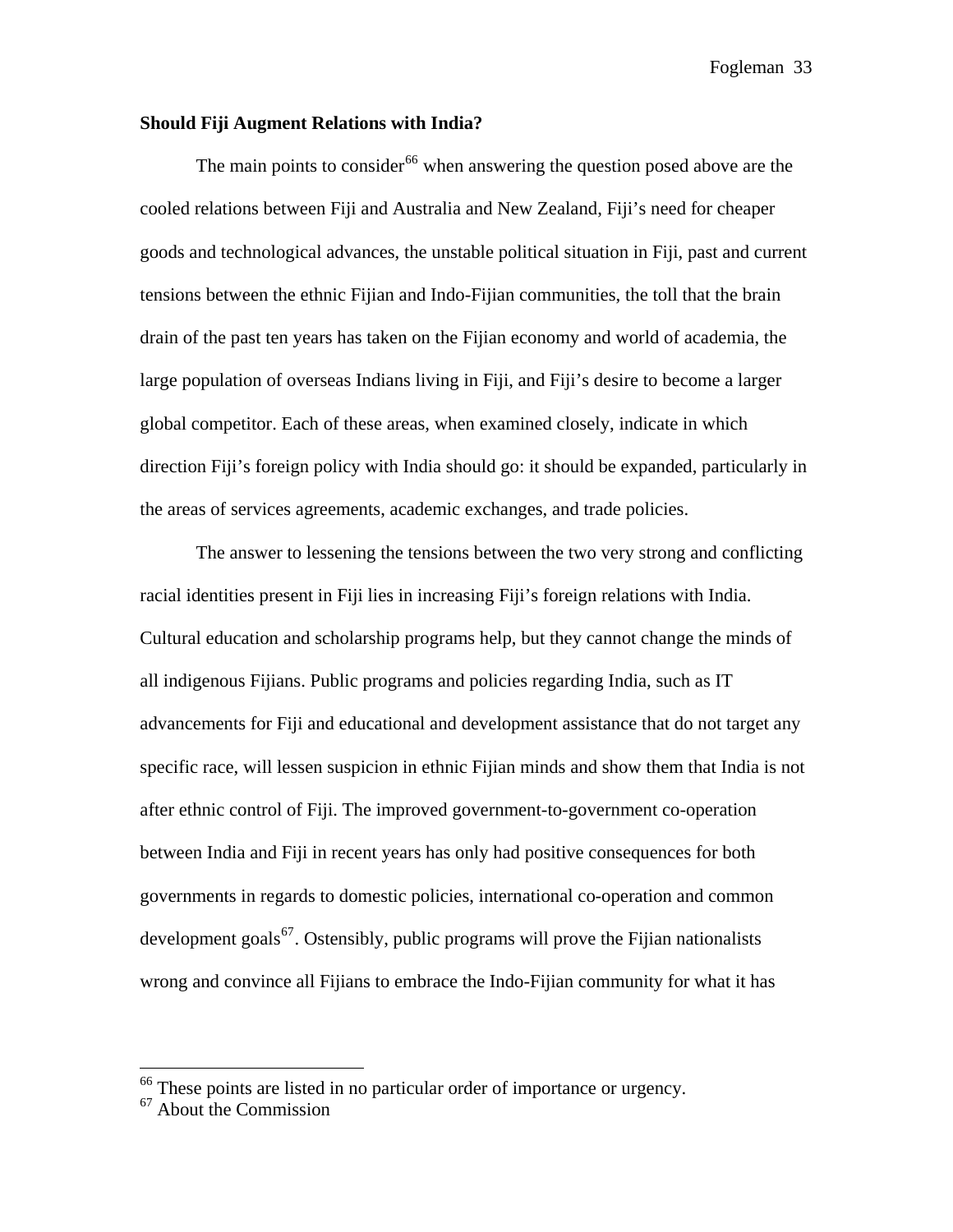given for the betterment of Fiji – because working in the sugar cane industry as *girmitiyas* to improve the deteriorating Fijian economy was not enough.

#### **Conclusion and Policy Implications**

 Foreign relations between India and Fiji will follow any one of three main paths in the near future: increase as a result of economic and developmental necessity, decrease because of political complications and racism, or increase as Fiji's relationship with its traditional international partners, Australia and New Zealand, deteriorates. The most promising interactions between India and Fiji that are currently in the works are MOUs and Agreements on Water Resource Management, Coconut and Coir Industries, Double Taxation Agreement are proposed including improvement of the Fiji/ India Air Services Agreement<sup>[68](#page-34-0)</sup>.

 The main policy problem in Fiji in regards to Indian representation in the political arena is the original form of governance system in Fiji as drafted by the British almost a century ago. The British did not foresee the girmitiyas becoming the ethnic majority in Fiji, much less ever needing governmental representation. A fellow product (or victim?) of British colonialism, India understands the sources of the difficulties faced by Indo-Fijians. Furthermore, the Indian government relates to the checks and balances needed to maintain a multicultural society, as India is an enormous country made up of people with starkly different languages, customs, political views, and financial stability, just to name a few.

<span id="page-34-0"></span><sup>&</sup>lt;sup>68</sup> About the Commission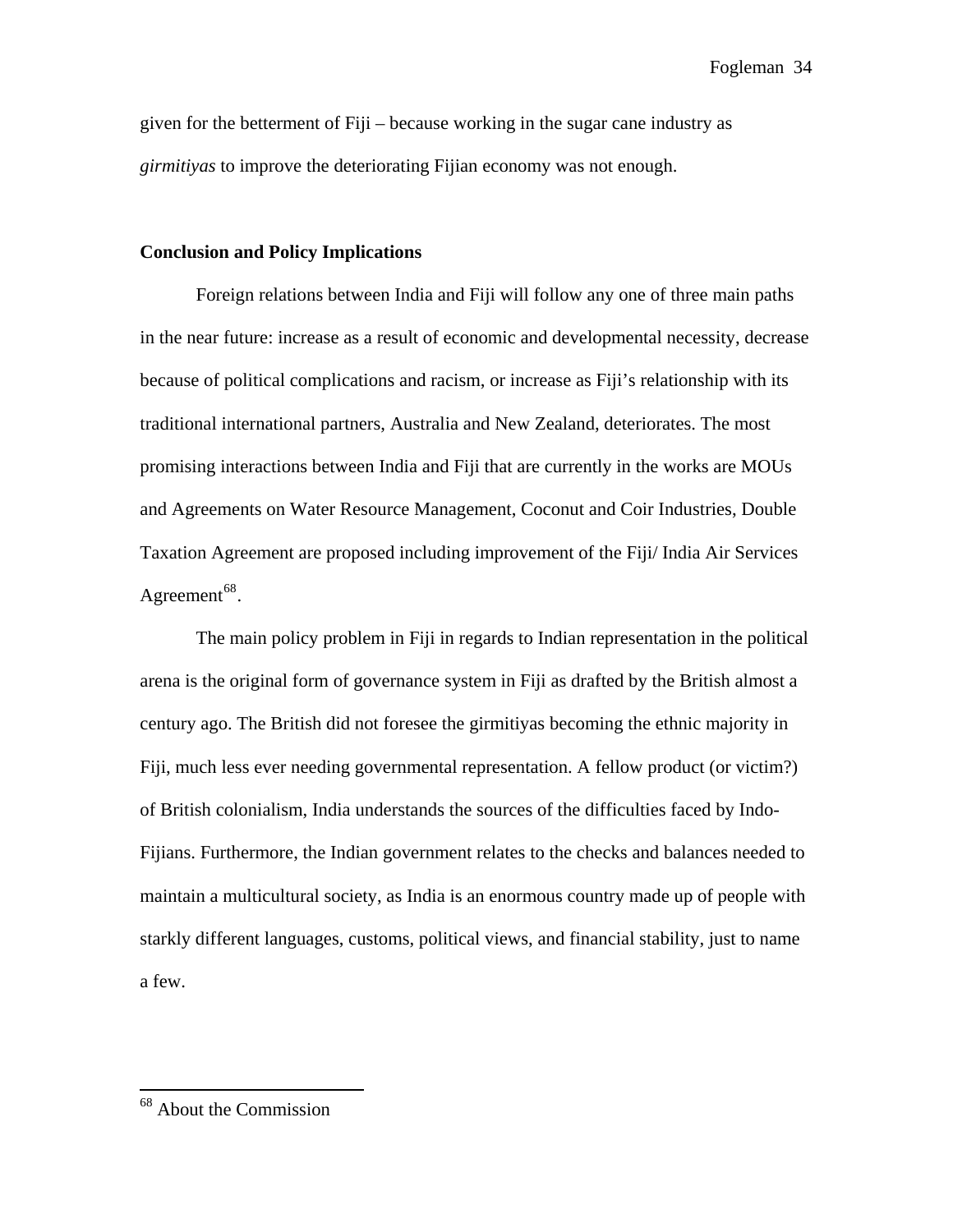Increased interaction and agreements with India can only help the people of Fiji. Cultural hegemony from Indians will not be a consequence of stronger ties between the two nations. Instead, cultural integration as a result of economic and political policies with India will only neutralize the arguments of Fijian nationalists. The distinct indigenous Fijian culture is extraordinarily resilient; the only cultural Indian integration that occurs will be voluntary and small scale, such as Fijians adding curries and dhal to their diets. As Fiji emerges from its decades of political instability and race based politics, it should turn to India as a steady and beneficial economic, political, and cultural international partner and, most importantly, understand and take advantage of the unique opportunities afforded to the Pacific nation as a result of the presence of its' Indo-Fijian citizens.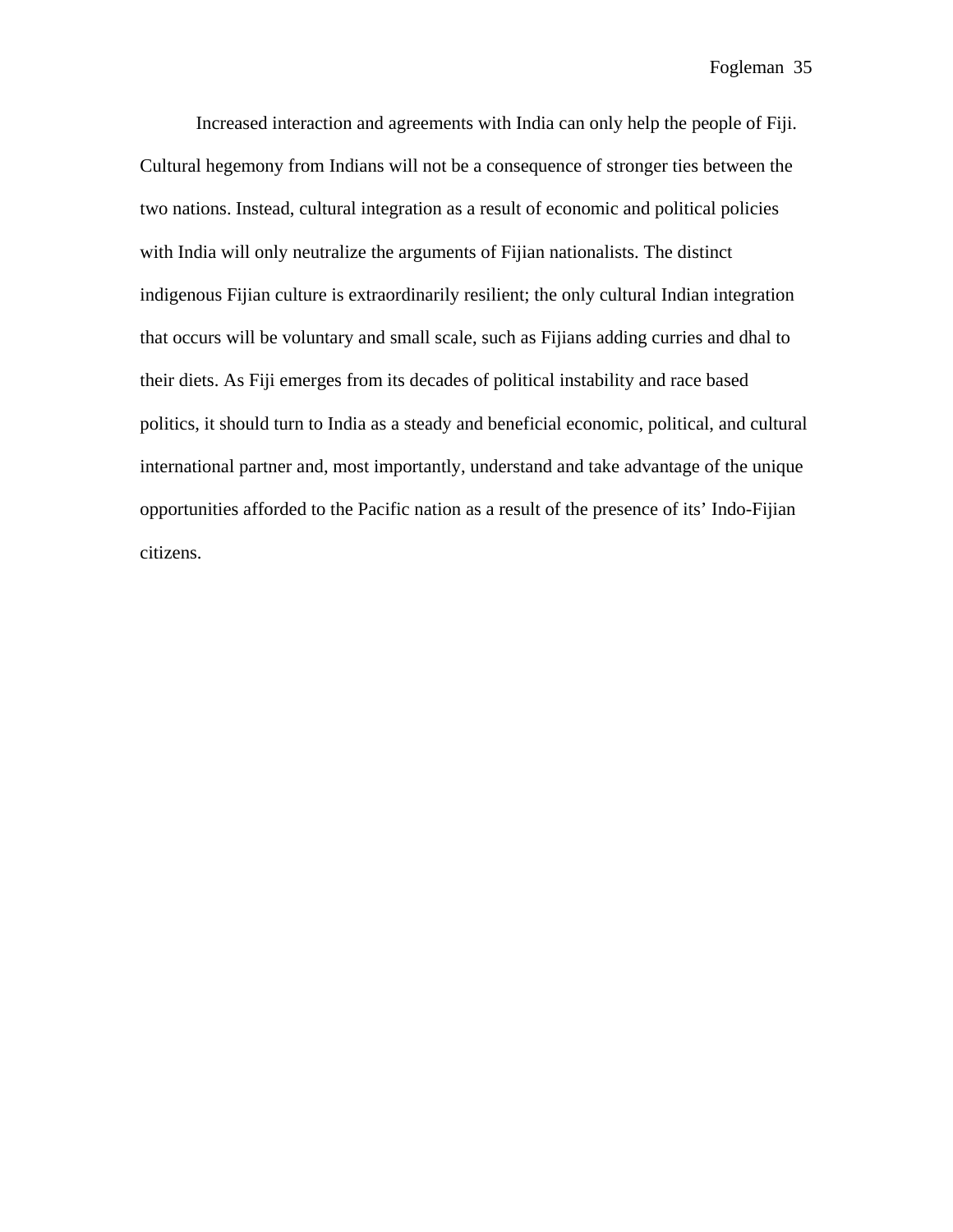#### **Works Cited**

"About the Commission." Fiji High Commission, New Delhi. 2006. <http://www.fijihc.in>.

- Andrews, C. F. India and the Pacific. London: George Allen & Unwin Brothers LTD, 1937.
- Brown, Michael E., and Sumit Ganguly, eds. Government Policies and Ethnic Relations in Asia and the Pacific. New York: MIT P, 1997.
- Byrd, Miemie W., and Leif R. Rosenberger. "Fiji Islands." Asia-Pacific Economic Update 2 (2007): 161-66.
- Chandrasekharan, S. "FIJI: India Should Help the New Regime." 28 Jan. 2007. <http://www.southasiaanalysis.org/%5cpapers22%5cpaper2116.html>.
- "Fiji (10/08)." U.S. Department of State. Oct. 2008. Bureau of East Asian and Pacific Affairs. <http://www.state.gov/r/pa/ei/bgn/1834.htm>.
- "Fiji Coup Opponents Held." The Times of India 6 Dec. 2006 The Times of India Online. <http://timesofindia.indiatimes.com/articleshow/733297.cms>
- Fiji Islands (2006-2008). Rep.No. Country Strategy and Program Update, Asian Development Bank. 2008. 1-68.
- Grieco, Elizabeth M. "The Effects of Migration on the Establishment of Networks: Caste Disintegration and Reformation Among the Indians of Fiji." The International Migration Review Fall 1998 (1998): 704-36.
- Immigration and Refugee Board of Canada. "Fiji: Situation/treatment, since the 19 May 2000 coup, of Indo-Fijians by native Fijians; police/government attitude toward crimes against Indo-Fijians by native Fijians; protection available to Indo-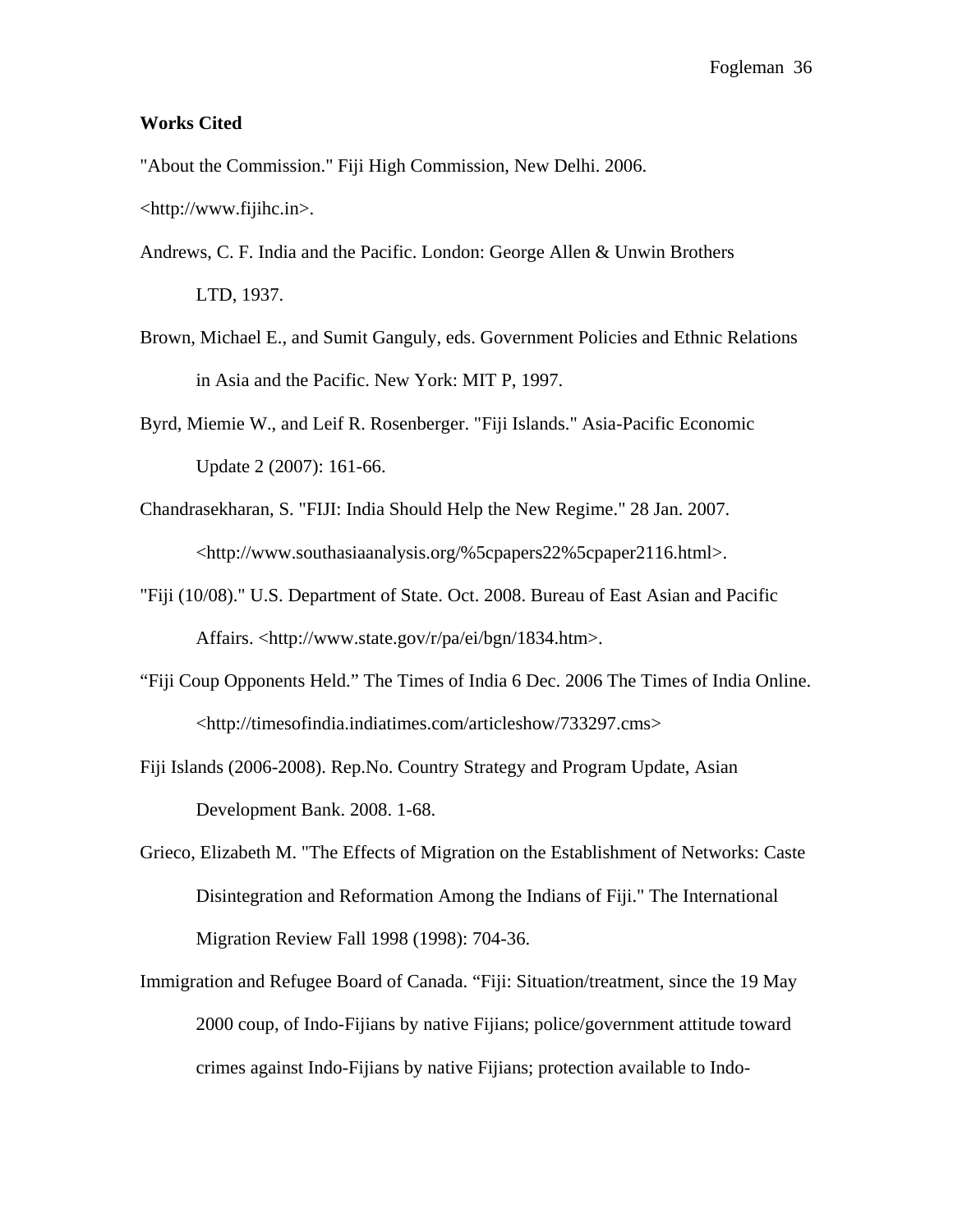Fijians". 4 October 2000. FJI35385.E. Online. UNHCR Refworld,

<[http://www.unhcr.org/refworld/docid/3df4be3114.html>](http://www.unhcr.org/refworld/docid/3df4be3114.html)

"India & Fiji". Brochure. Suva, Fiji: The Government of Fiji, 1971.

"Indian Diaspora Body Opposes Fiji Leader's India Visit." The Hindustan Times 31 Aug. 2005. HindustanTimes.com. Indo-Asian News Service.

<http://www.hindustantimes.com/news/181\_1477493,00050001.htm>.

- "India/Fiji MOU and MOZ approved for signing." The Fiji Governement. 28 Sept. 2005. <http://www.fiji.gov.fj/publish/page\_5480.shtml>.
- "India Cautiously Response to Coup in Fiji." Hindustan Times/Pacnews. 6 Dec. 2006. Islands Business. <http://www.islandsbusiness.com/news/index\_dynamic>
- "India to Engage Ties with Fiji: High Comissioner." People's Daily Online. 29 May 2007. <[http://english.peopledaily.com.cn/200705/29/eng20070529\\_378976.html](http://english.peopledaily.com.cn/200705/29/eng20070529_378976.html)>
- Kinivuwai, Peceli. "The Future of Indo-Fijian Relations." Personal Interview. 17 Nov. 2008.
- Kumar, Jaljeet. "Current Indo-Fijian Governmental Relations." Personal Interview. 19 Nov. 2008.
- Lal, Brij V. "Girmit, History, Memory." Bittersweet: An Indo-Fijian Experience. Canberra: Pandus Books, 2005. 1-29.
- Naidu, Vijay. "Preface." The Violence of Indenture in Fiji. Lautoka, Fiji: Fiji Institute of Applied Sciences, 2004. I-Xii.

Singh, Madhavir. "High Commission of India." Personal interview. 24 Nov. 2008. "South-East Asia and the Pacific." Indian Embassy. 2005.

<http://www.indianembassy.org/newsite>.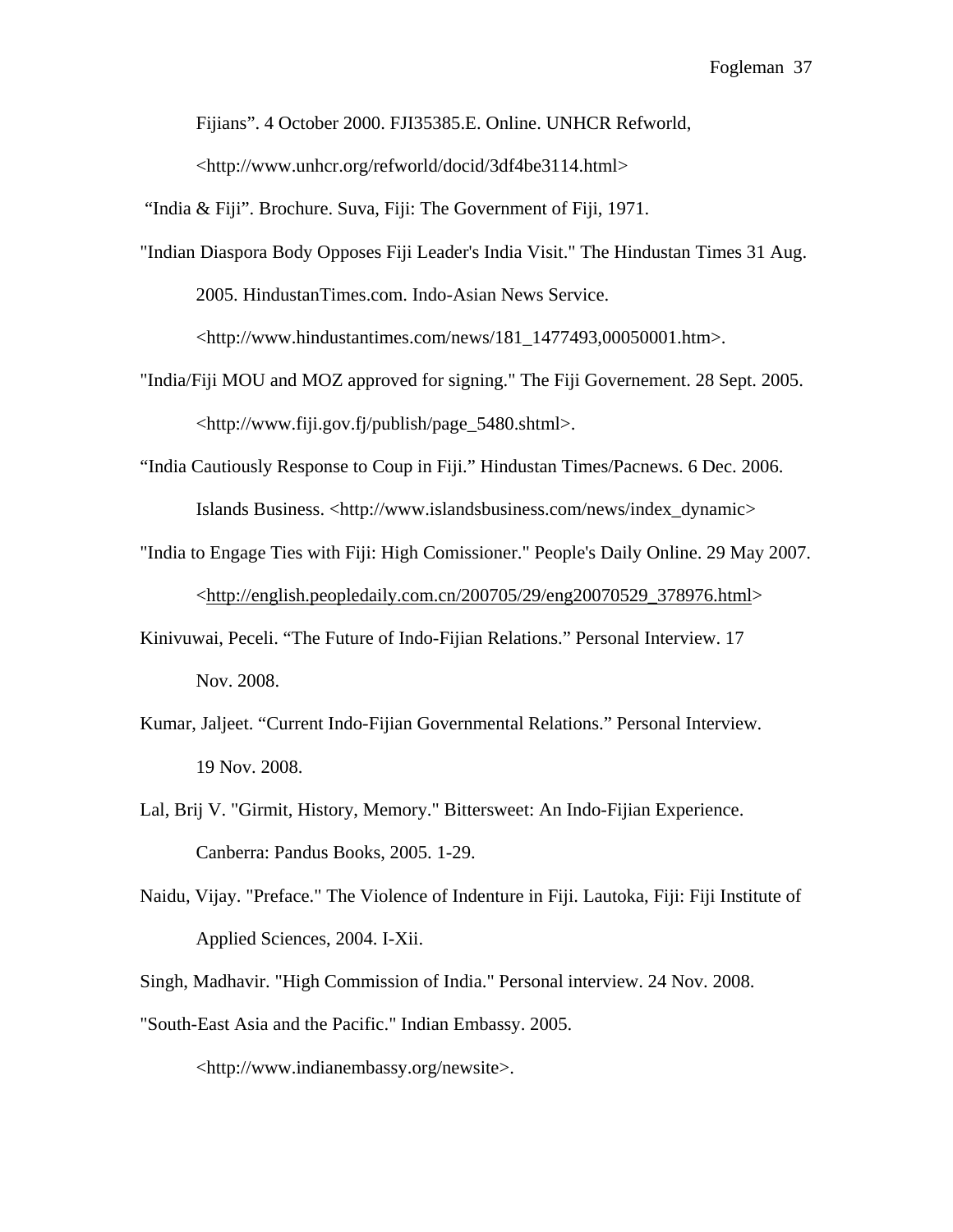Ratuva, Steven. "Fiji - India Relations." Personal interview. 20 Nov. 2008.

Thakur, Ramesh. "India and Overseas Indians: The Case of Fiji." Asian Survey 25.3

(1985): 356-70. University of California Press. JSTOR.

Tinker, Hugh. The Banyan Tree. Oxford: Oxford UP, 1977.